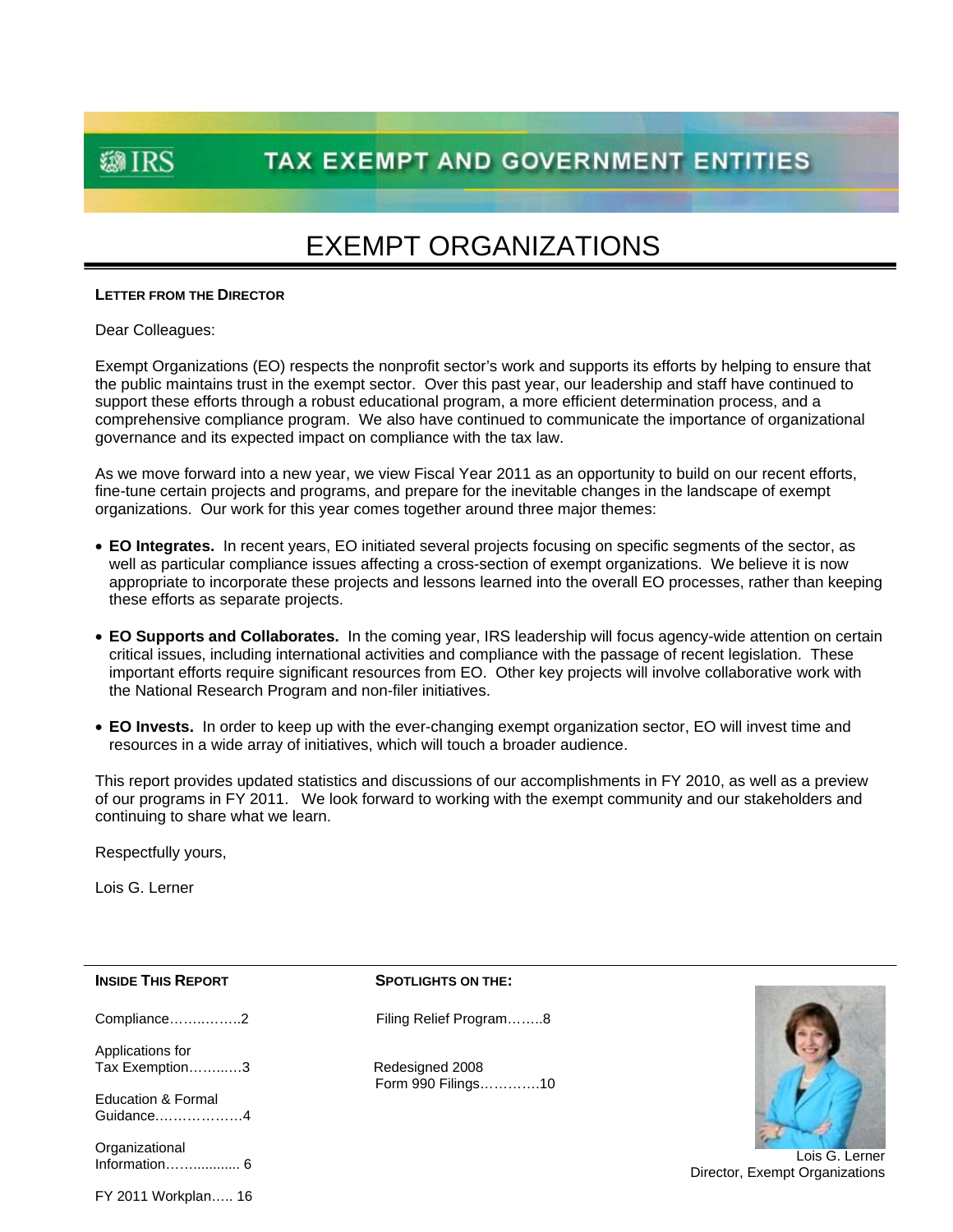# **Compliance**

*This graph displays the combined total number of returns examined through the traditional examination process and the less resource-intensive compliance checks.* 

Compliance checks inquire about an item on a return or solicit information about an organization's operations, enabling us to touch more organizations than we could by using an exclusively exam-based strategy.



Total number of returns examined

### **EO Examinations**

EO Examinations is responsible for enforcement activities, including both compliance checks and audits of exempt organizations. EO Examinations is made up of field exam groups; the Exempt Organization Compliance Unit (EOCU), which conducts compliance checks; Review of Operations (ROO), which does follow-up reviews of organizations; and Compliance Strategies Critical Initiative (CSCI), which coordinates EO's strategic planning, monitors progress of critical initiatives, and analyzes the results of these projects.



Nan Downing Director, EO Examinations

**□ Traditional Examinations** ■ Compliance Checks

 noncompliant organizations. Our methods of case selection for examinations resulted in a higher EO's traditional examinations, coupled with less resource-intensive compliance checks, continue to deliver impressive compliance results.\* By expanding our collaboration with outside agencies including the Social Security Administration and the states — we obtained valuable electronic data that allowed us to more readily identify potential nonfilers and to focus our exam resources on percentage of cases selected involving significant issues and agents securing a considerably higher number of delinquent returns than in any recent year.

*\*2010 legislation provisions necessitated a higher ratio of traditional exams to compliance checks than in the past, resulting in fewer overall closures.*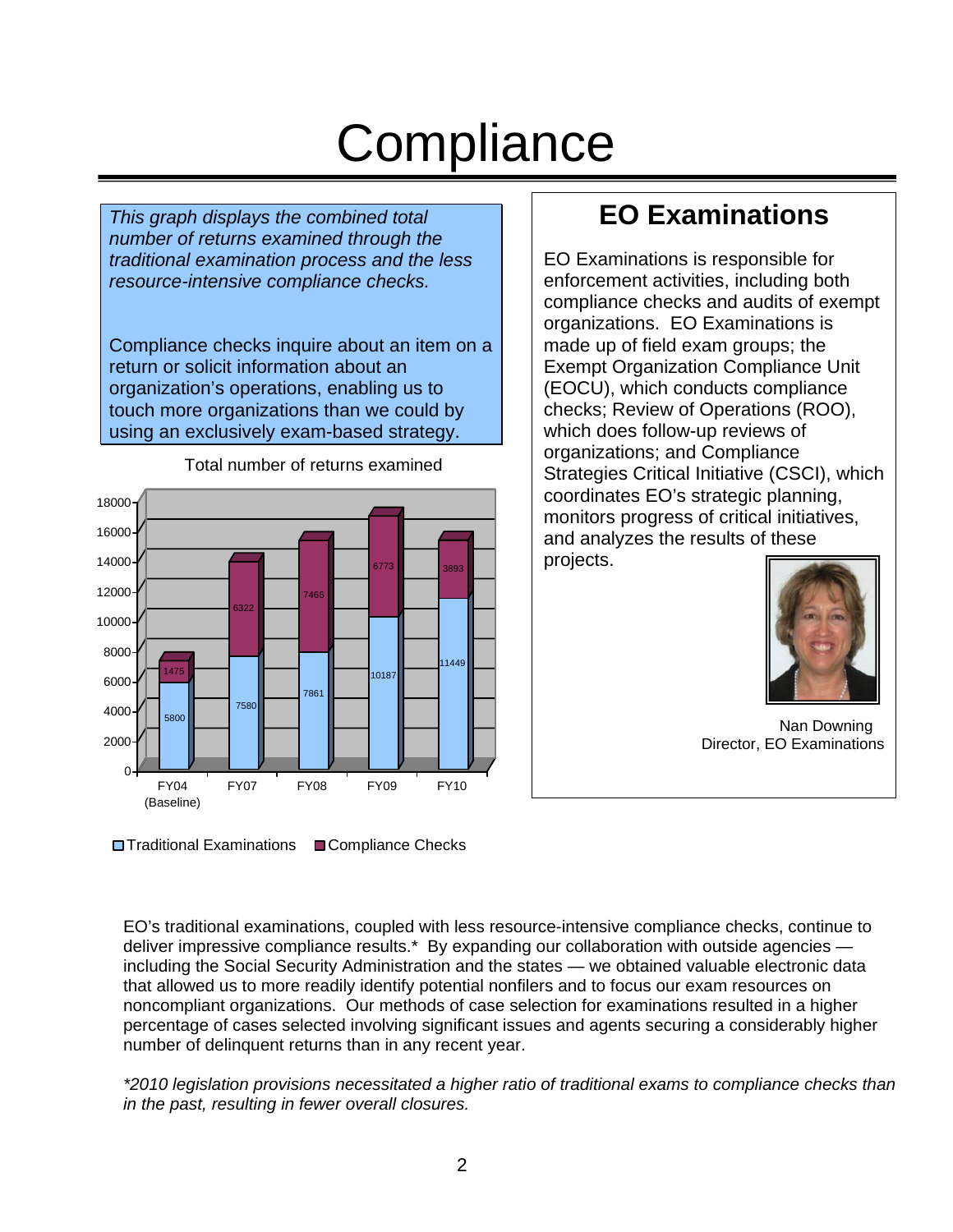# Applications for Tax Exemption

### **Rulings and Agreements**

EO Rulings and Agreements (R&A), made up of Determinations and Technical, is responsible for reviewing applications for exemption, issuing private letter rulings, providing technical advice, and collaborating with Chief Counsel's office and the Department of the Treasury to deliver formal guidance.



Rob Choi, Director EO Rulings & Agreements

In 2008, the revision of the Form 990 eliminated the need for the advance ruling process for section 501(c)(3) organizations. Under the former process, an applicant organization was granted public charity status conditionally for its first five years, after which it had to come back and demonstrate it had sufficient public support to be classified as a public charity rather than a private foundation.

Under the new process, in lieu of coming back in five years, an organization shows that it has met and continues to meet the public support test on either Schedule A (Public Charity Status and Public Support) of Form 990 or Form 990-EZ.

The new process eliminated about 20,000 follow-up cases from the workload, which traditionally were disposed of through the screening process. While the number of cases went down, those remaining were more complex.



*This chart compares the number of cases closed through the screening process and cases closed after in-depth development in FY 2003-2010.* 

Despite a more difficult caseload, experience gained and efficiencies initiated to the screening program over the last several years have enabled us to continue to maintain a high level of screening.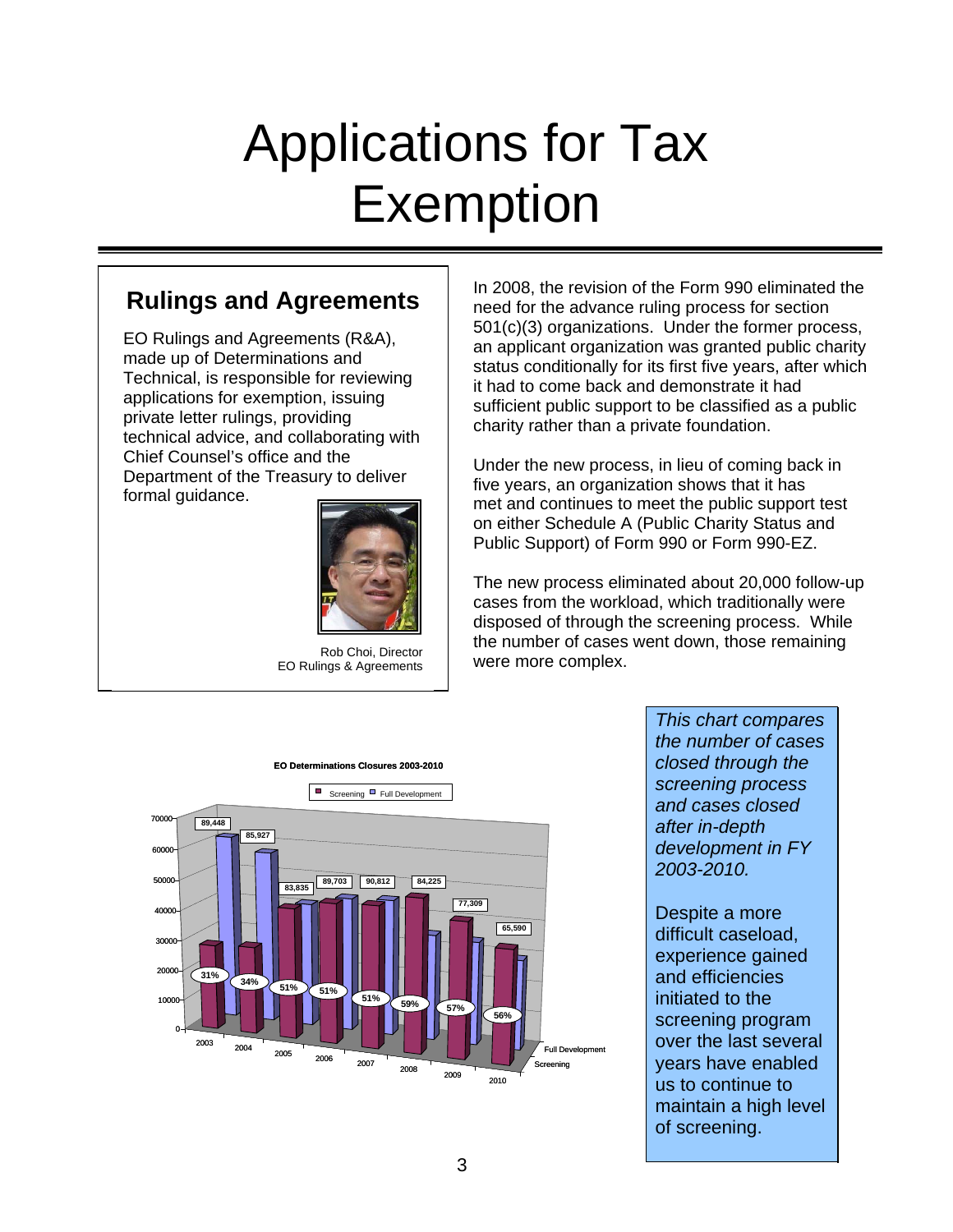# Education & Formal Guidance

With the expanded responsibilities imposed by new legislation and a growing customer base, EO continued its extensive education and communication efforts in FY 2010.

- Provided an online toolkit to internal and external stakeholders to alert the tax-exempt community of the filing relief program available to small organizations at risk for losing their tax exemption for failure to file
- Prepared and distributed information about new legislation, including the American Recovery and Reinvestment Act and Affordable Care Act, to the tax-exempt community
- Hosted the inaugural joint workshops with Seton Hall University, West Virginia University and Lawrence Technological University to kick off the work of the Academic Institution Initiative
- Hosted 18 Small & Midsize 501(c)(3) Workshops nationwide, which offered guidance on a variety of topics such as EO filing requirements, unrelated business income, and public inspection and disclosure requirements
- Released an updated gaming publication, *Tax-Exempt Organizations and Gaming,* which helps organizations understand how their activities impact their tax-exempt status by describing the unique reporting and filing responsibilities of each type of exempt organization

### **Customer Education and Outreach**

Customer Education and Outreach (CE&O) offers specialized education and outreach programs to help exempt organizations understand their tax responsibilities. CE&O oversees the Charities and Nonprofits pages of IRS.gov, develops publications and web-based materials, manages the Academic Institution Initiative, and offers face-to-face workshops and seminars on EO tax laws. In addition to CE&O core staff, subject-area experts from Examinations and R&A support EO outreach efforts and augment CE&O's mission.



Bobby Zarin, Director EO Customer Education & Outreach

#### The table below shows FY 2010 outreach efforts, as well as the changes from FY 2009.

#### EO Education and Outreach Efforts

| <b>Outreach Efforts</b>                | <b>FY 2008</b><br>Total<br>(Baseline) | FY 2009<br><b>Total</b> | FY 2010<br>Total* | Change<br>from<br>FY 2009 |
|----------------------------------------|---------------------------------------|-------------------------|-------------------|---------------------------|
| EO Update subscribers                  | 75,473                                | 101,730                 | 130,176           | 28%                       |
| Speeches, Tax Forums<br>and Workshops* | 289                                   | 305                     | 194               | $-36%$                    |
| HIRS.gov/eoH website<br>views          | 4,960,256                             | 4,994,022               | 5,333,380         | 7%                        |

\*The number of outreach events, most of which are generated externally, reached an all-time high in FY2008/2009, due to presentations describing the redesigned Form 990, a major EO initiative.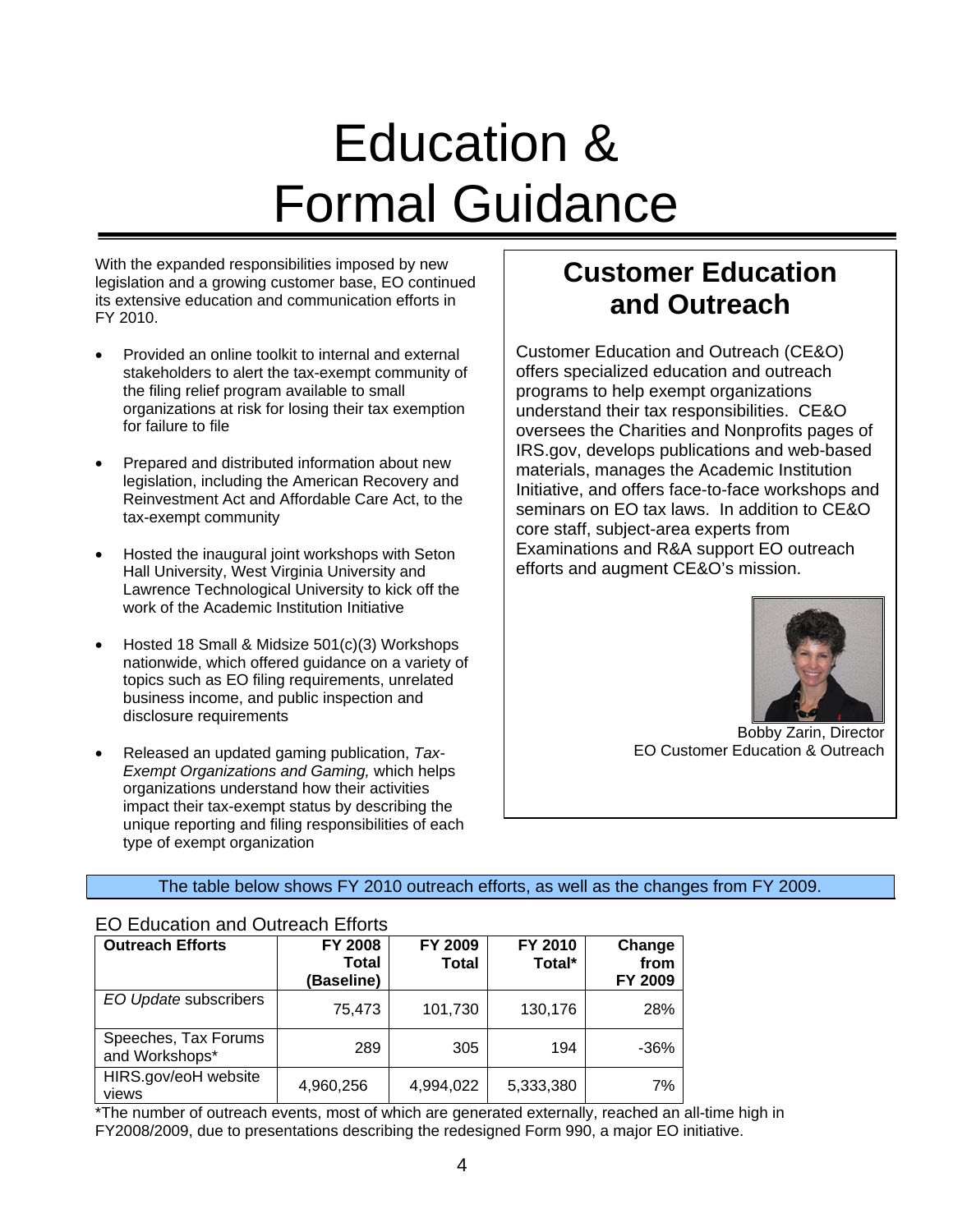# Education & Formal Guidance (cont.)

EO makes technical interpretations of the laws and procedures publicly available through regulations, revenue rulings, revenue procedures, announcements, and notices.

In FY 2010, published guidance highlights included:

### **Organizations One-Time Filing Relief for Small**

May 17, 2010, was the first filing deadline to trigger revocation under the Pension Protection Act (PPA) for organizations that failed to file for three consecutive years.

On July 26, 2010, IRS Commissioner Doug Schulman announced a one-time, two-part filing relief program to provide an additional opportunity for small organizations at risk for revocation to file.

The IRS posted a list of names and last-known addresses of possible at-risk organizations on the IRS.gov website and provided guidance on coming back into compliance. This guidance included details about completing filing requirements, along with frequently asked questions.

The guidance extended that the deadline to file to October 15, 2010, for the smallest organizations. Those with gross receipts of \$25,000 or less could retain exemption by filing the simple Form 990-N, the e-Postcard, by the October 15 date.

Organizations eligible to file the Form 990-EZ for the past three years could save their tax-exempt status by filing their three delinquent returns and pay a small compliance fee by October 15, 2010.

### **Notice 2010-39**

The Affordable Care Act (ACA) imposed four additional requirements for hospitals to qualify as section 501(c)(3) organizations. Notice 2010-39 explained the new requirements and additional reporting and excise taxes enacted in the ACA, and requested comments from the public on how the IRS should provide guidance on the new provisions.

### **Regulation 4965 - Prohibited Tax Shelter Transactions**

Section 4965 imposes an excise tax on tax-exempt organizations and associated employees who engage in prohibited tax shelter transactions. These regulations explain the tax and the associated disclosure rules. The regulations finalized temporary regulations issued in 2007.

### **Announcement 2010-19**

The announcement explains procedures that a trust may use to request a ruling that it was-- and continues to be-- a Type III supporting organization. It further describes how to request a refund for private foundation excise taxes paid in 2008.

This announcement also describes the procedure under which a private foundation can terminate its private foundation status by operating as a public charity for 60 months.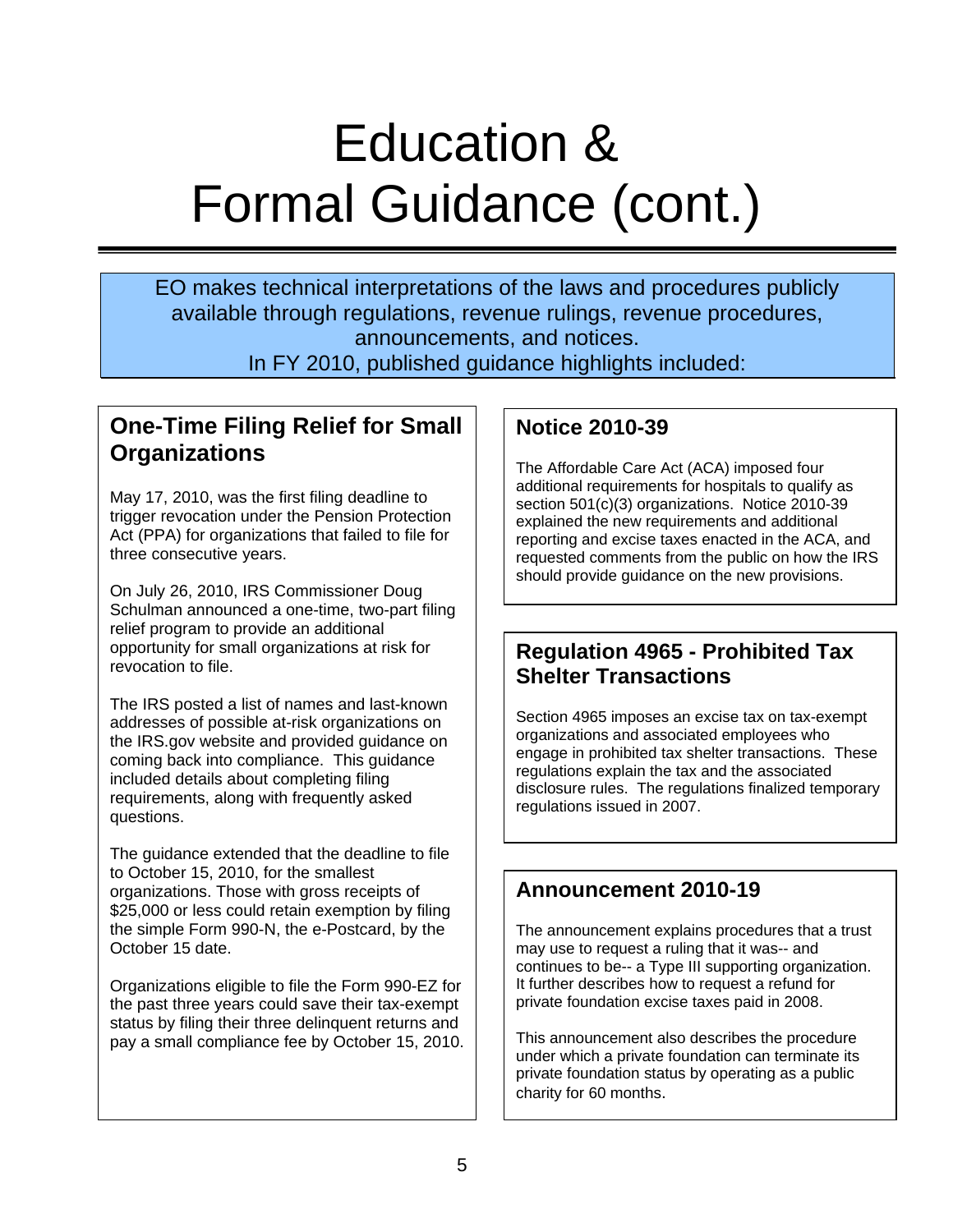# Organizational Information

### **EO Staffing**

The EO Rulings and Agreements office (R&A) processes applications for tax exemption and provides direction through private letter rulings and technical guidance.

The EO Examinations office (Exam) promotes compliance by analyzing operational and financial activities of exempt organizations. These activities include developing processes to identify areas of noncompliance, developing corrective strategies and assisting other EO functions in implementing these strategies.

The EO Customer Education and Outreach office (CE&O) coordinates, assists and supports the development of internal and external communications, forms and publications and external education and outreach efforts.

EO continues to grow in order to meet the needs of the tax-exempt community.

|      | <b>Rulings &amp;</b><br><b>Agreements</b> | <b>Examinations</b> | <b>Customer</b><br><b>Education</b><br><b>Outreach</b> | Director's<br><b>Office</b> | <b>Total</b> |
|------|-------------------------------------------|---------------------|--------------------------------------------------------|-----------------------------|--------------|
| 2008 | 364                                       | 449                 | 12                                                     | 12                          | 837          |
| 2009 | 366                                       | 525                 |                                                        | 11                          | 910          |
| 2010 | 366                                       | 549                 | 14                                                     | 13                          | 942          |

Table of EO On-Roll Employees over a 3-Year Period



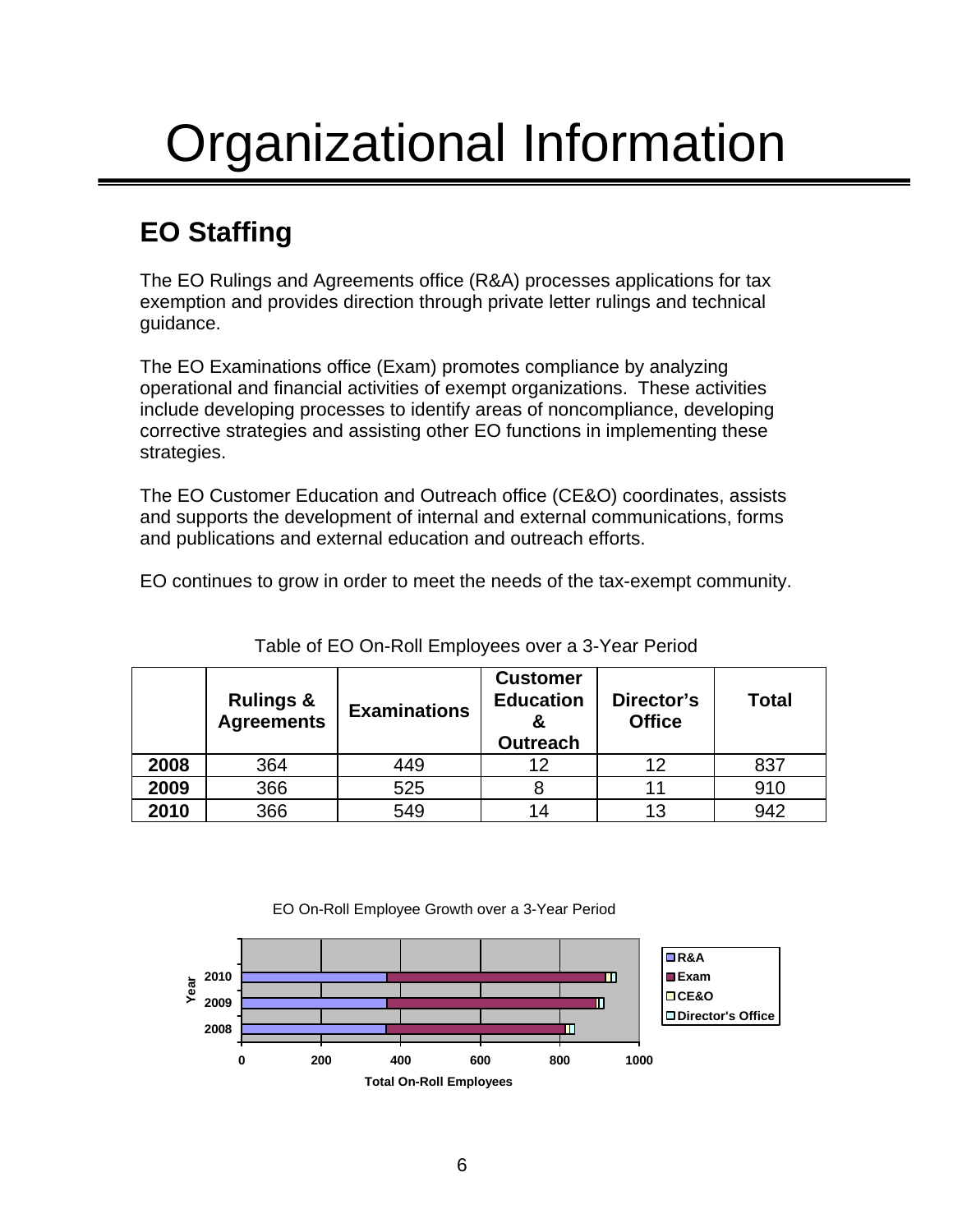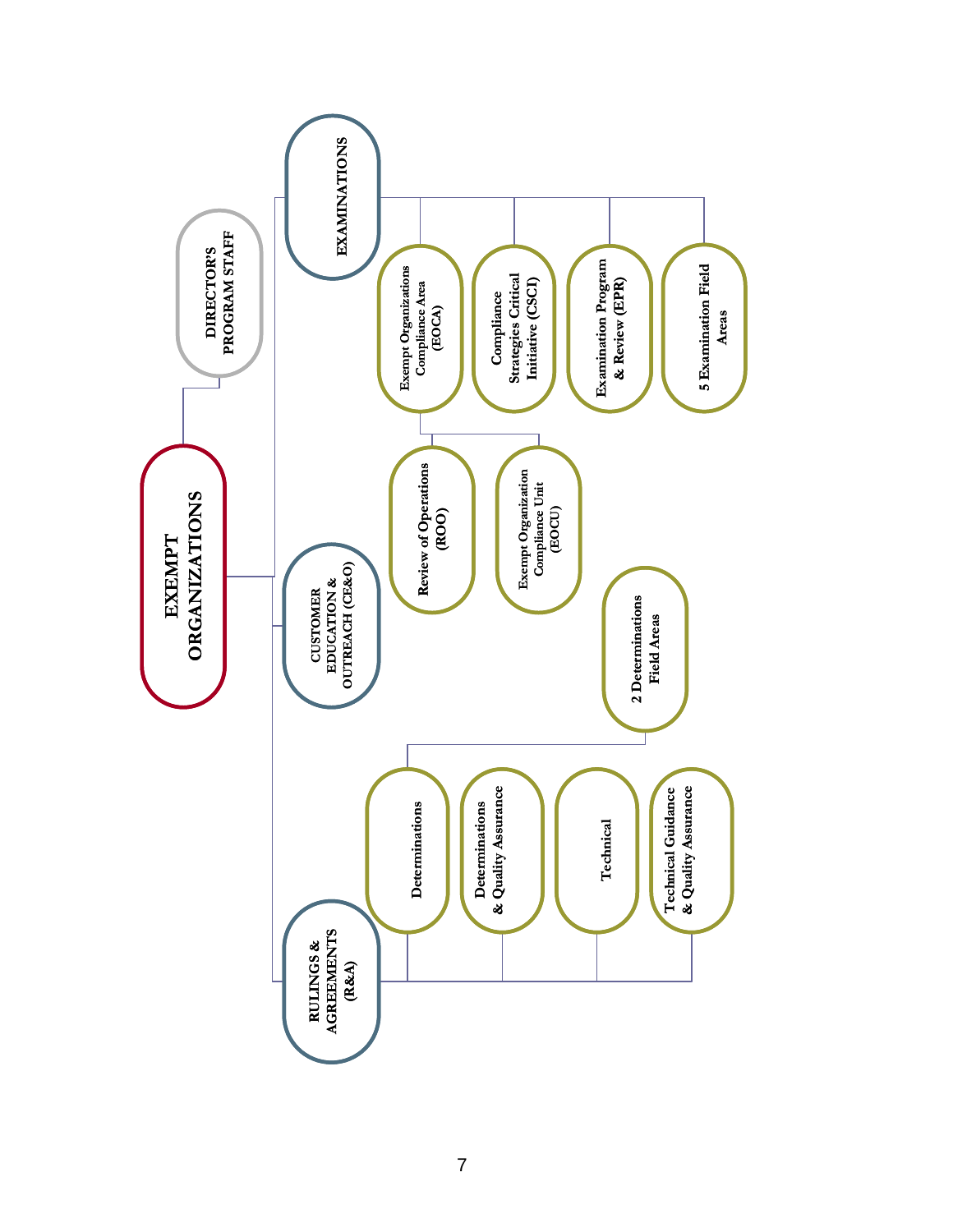# Spotlight: Filing Relief Program

**Background:** The Pension Protection Act of 2006 made two important changes affecting tax-exempt organizations, effective the beginning of 2007. First, it requires all tax-exempt organizations, other than churches and church-related organizations, must file an annual return with the IRS. That includes small taxexempt organizations with gross receipts of \$25,000 or less and had not previously had a filing requirement. They now are required to submit a Form 990-N, also known as an e-Postcard. Second, it mandates that any tax-exempt organization that fails to file for three consecutive years automatically loses it federal tax-exempt status.

**Current Efforts:** The **first three-year filing deadline** that could trigger revocation for failure to file was May 17, 2010. Despite an extensive outreach effort for the past three years, once the filing date arrived, the IRS realized that many organizations continued to be unaware of the tax law changes. On May 18, Commissioner Shulman announced that the IRS would provide additional guidance to help these small organizations maintain their tax-exempt status even if they had missed the filing deadline. The Commissioner encouraged them to continue filing and reassured them that the IRS would do what it could to help them avoid losing their tax-exempt status.

On July 26, 2010, the IRS announced a **one-time two-part relief program** to bring these small nonprofit organizations back into compliance. First, the program extended the filing deadline to October 15 for the smallest organizations, those eligible to file the Form 990-N, the e-Postcard. Second, it provided for a voluntary compliance program for those eligible to file the Form 990-EZ for the past three years. Under this program, an organization had to file its three delinquent returns and pay a small fee by October 15. Form 990 and 990-PF filers were not eligible to participate in this program.

The IRS posted a **list of the names and last-known addresses of more than 300,000 at risk organizations** with filing due dates from May 17 through October 15, 2010, and no record of having filed a required annual return or notice for 2007, 2008 or 2009.

Immediately following the Commissioner's announcement, the IRS expanded its **outreach efforts** to alert the tax-exempt sector of the relief program. As a result, during the Filing Relief Program (between May 18 and October 15), more organizations filed 990-Ns than during the previous five-month period.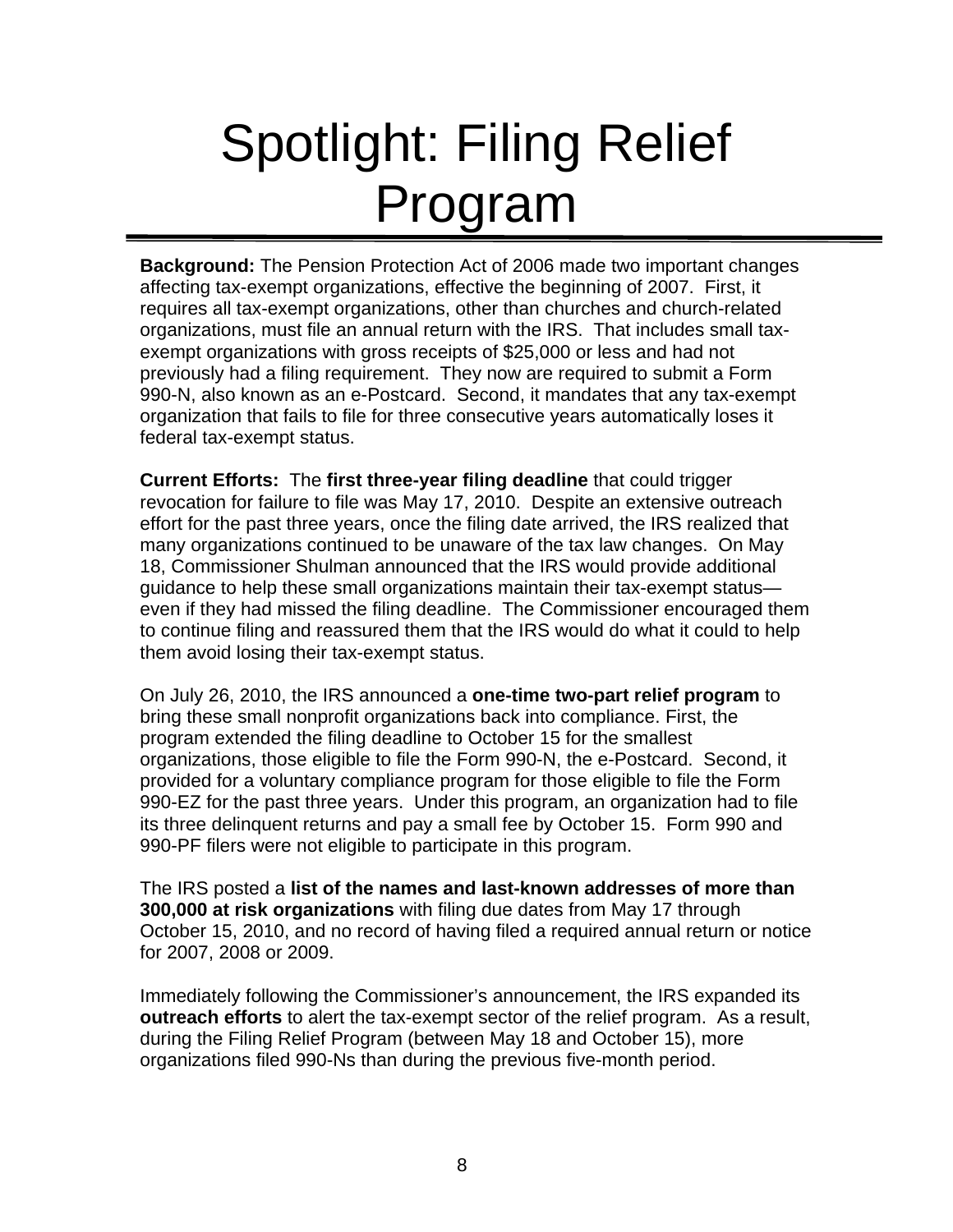

*\*These figures only reflect the number of 990-Ns filed, not the number of organizations that have filed or the number that originally were not filed timely and took advantage of the filing relief program. In addition, 4,621 organizations filed the 990-EZ form during the at-risk period.* 

Total: 335,952 990-Ns filed by October 15, 2010

**Post-October 15:** Eligible organizations that properly filed according to the Filing Relief Program will remain tax exempt.

**Revocation**: By operation of law, organizations that failed to file annual information returns for three consecutive years, and organizations eligible to participate in the filing relief program that failed to do so by the October 15 deadline, automatically will be revoked as of the original due date of their third return. In early 2011, the IRS will notify these organizations, and will publish their names by posting a list of revoked organizations on IRS.gov.

Each month, as subsequent filing due dates pass, the IRS will expand the list to include the names of additional organizations that are revoked for failure to file for three consecutive years.

**Contributions and tax deductions**: Donors who contribute to organizations otherwise eligible to receive tax-deductible contributions can continue to take a tax deduction until the IRS publishes the name of the organization on the list of revoked organizations. A contribution to an organization listed on the IRS site as having lost its tax-exempt status is not tax deductible.

**Reinstatement**: An organization that wishes to retain its tax-exempt status must apply to have its tax-exempt status reinstated, even if it was not originally required to file an application for exemption. To do so, it must:

- File either Form 1023 or 1024, as appropriate;
- Pay the appropriate user fee; and
- Write automatically revoked on the top of the application and envelope.

EO Determinations will review the applications received in the normal course of business.

**On-going Education**: EO will continue its aggressive educational program to alert tax-exempt organizations of their annual filing requirements and the consequences of not filing.

**Compliance Review**: EO will conduct a compliance review of organizations that filed a Form 990-N but previously reported financial activity indicated they were ineligible to do so.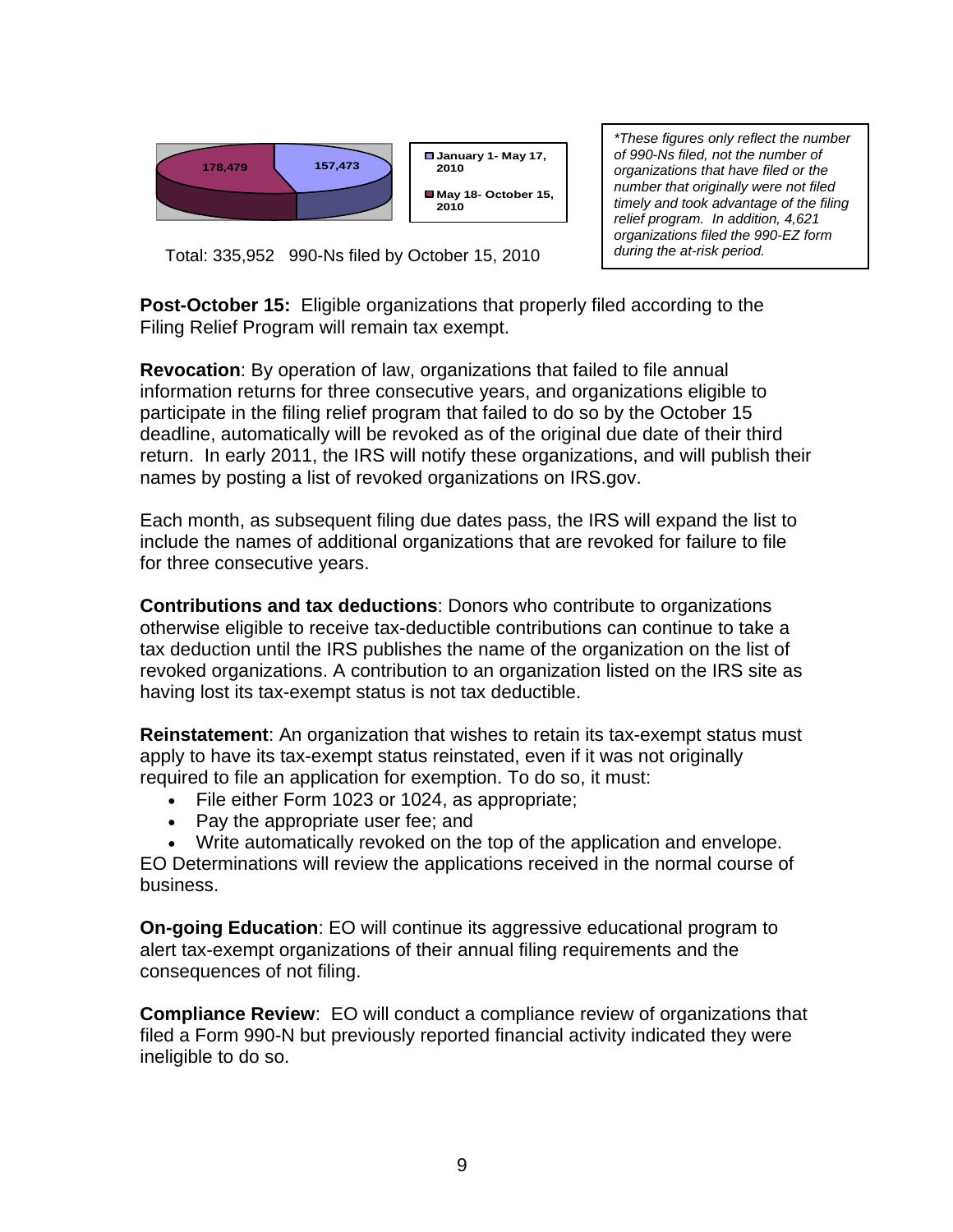# Spotlight: Redesigned 2008 Form 990 Filings

### **Statistics and Demographics for Redesigned 2008 Form 990 Filings**

The IRS significantly redesigned Form 990, *Return of Organization Exempt From Income Tax*, for tax year 2008. Now that the filing season for tax year 2008 is nearly complete, the IRS has compiled the following demographic and statistical information on 2008 Form 990 (along with certain statistics on Forms 990-EZ and 990-N) filings and filing organizations, based on data available through September 30, 2010:

### **Demographics of Filing Population**

### *AGE OF ORGANIZATIONS*



#### **Age of Tax-Exempt Organizations Filing 2008 Form 990-Series Returns\***

\* Age reflects the date on which the organization's federal Employer Identification Number (EIN) was assigned. This does not necessarily reflect the date on which the organization was formally organized, received recognition of exemption by the IRS or filed its first return with the IRS.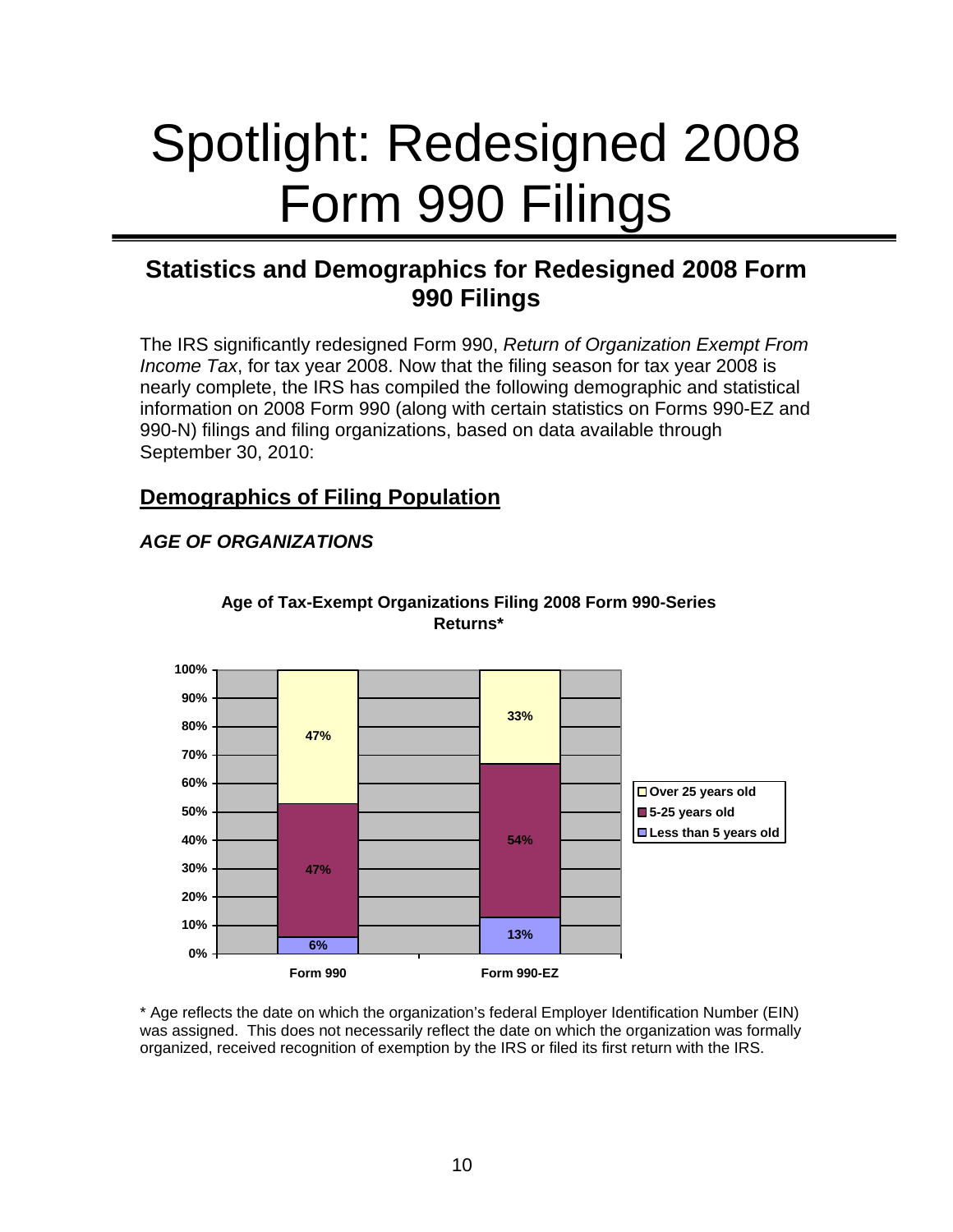### *SIZE OF ORGANIZATION* **by Gross Annual Receipts, as Reported by 2008 Filers of:**





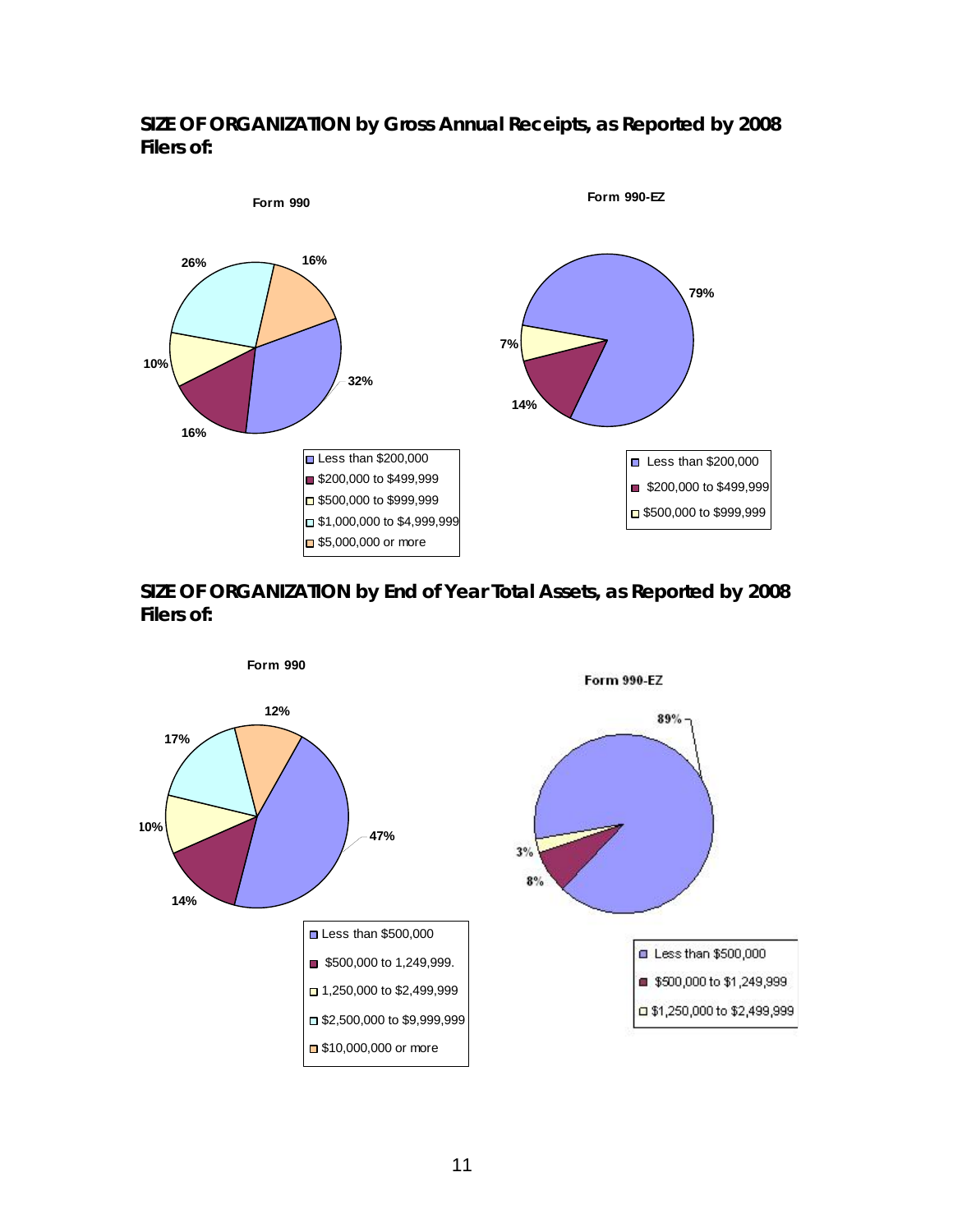### *GEOGRAPHY OF ORGANIZATIONS* **by U.S. Regions, Tax Year 2008:**

### **Geography by U.S. Regions\***

|                      | <b>Form 990</b> | Form 990-EZ |  |
|----------------------|-----------------|-------------|--|
|                      | $\%$            | %           |  |
| Northeast            | 18%             | 19%         |  |
| <b>Mid Atlantic</b>  | 22%             | 22%         |  |
| <b>Gulf Coast</b>    | 21%             | 19%         |  |
| <b>Great Lakes</b>   | 18%             | 16%         |  |
| <b>Pacific Coast</b> | 21%             | 24%         |  |
| Total                | 100%            | 100%        |  |

\* For more information on identification of U.S. states in the geographical regions, go to: <http://www.irs.gov/charities/article/0,,id=137767,00.html>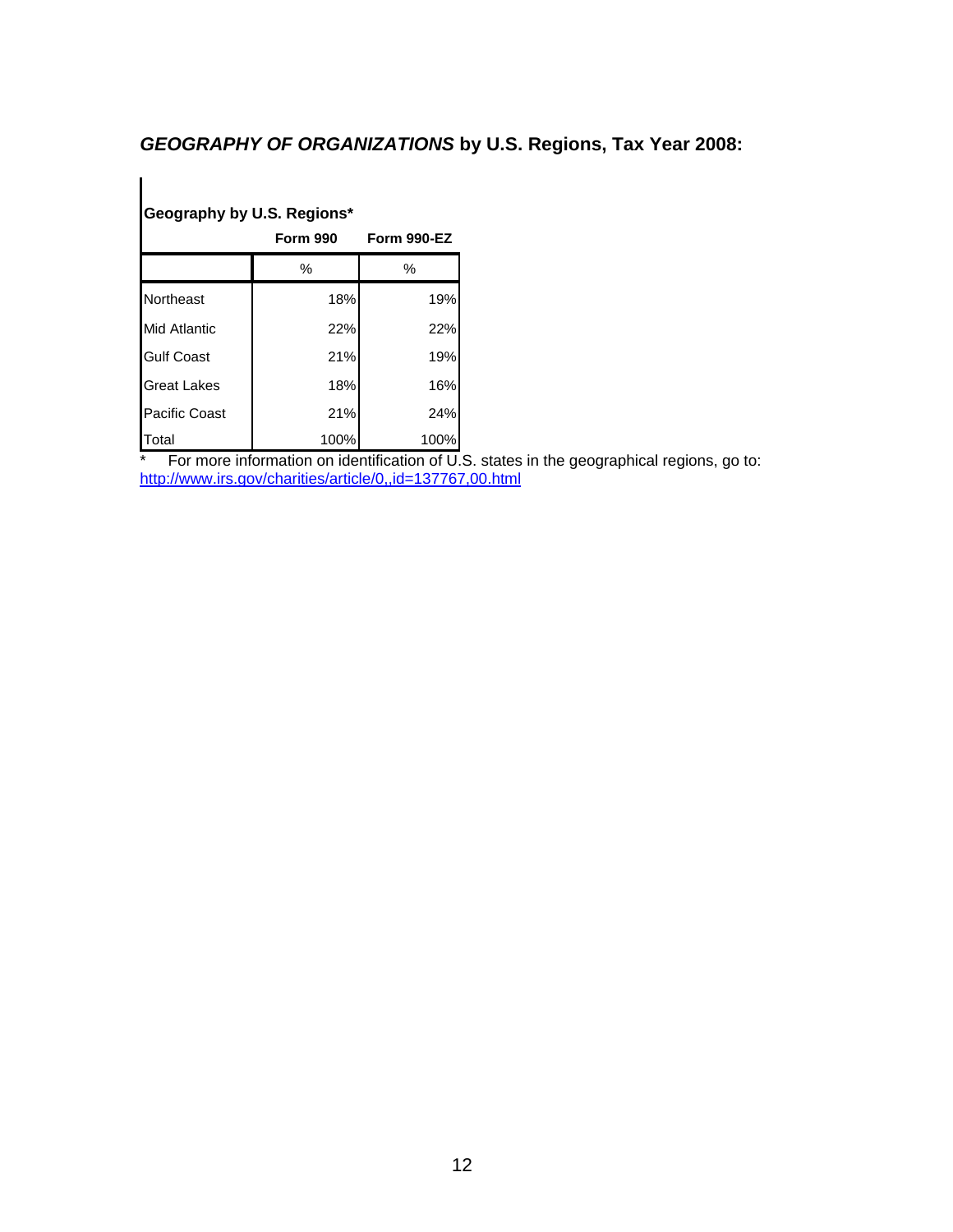### **2008 Forms 990 and 990-EZ Statistics**

#### **Paper v. Electronic Filing\***

|                | <b>Form 990</b> | Form 990-EZ |              | <b>Form 990-N</b><br>(electronically filed) |         |         |
|----------------|-----------------|-------------|--------------|---------------------------------------------|---------|---------|
|                | 2007            | 2008        | 2008<br>2007 |                                             | 2007    | 2008    |
| Paper          | 327,579         | 160,362     | 147,960      | 266,008                                     |         |         |
| <b>Returns</b> |                 |             |              |                                             |         |         |
| Electronic     | 59,664          | 57,975      | 11,864       | 44,362                                      | 242,614 | 292,002 |
| <b>Returns</b> |                 |             |              |                                             |         |         |

Note: 52% of the organizations that filed the Form 990 for tax year 2008 could have filed the Form 990-EZ, based on assets and gross receipts thresholds for filing Form 990-EZ.

\*Number of returns posted to IRS Business Master File as of September 30, 2010

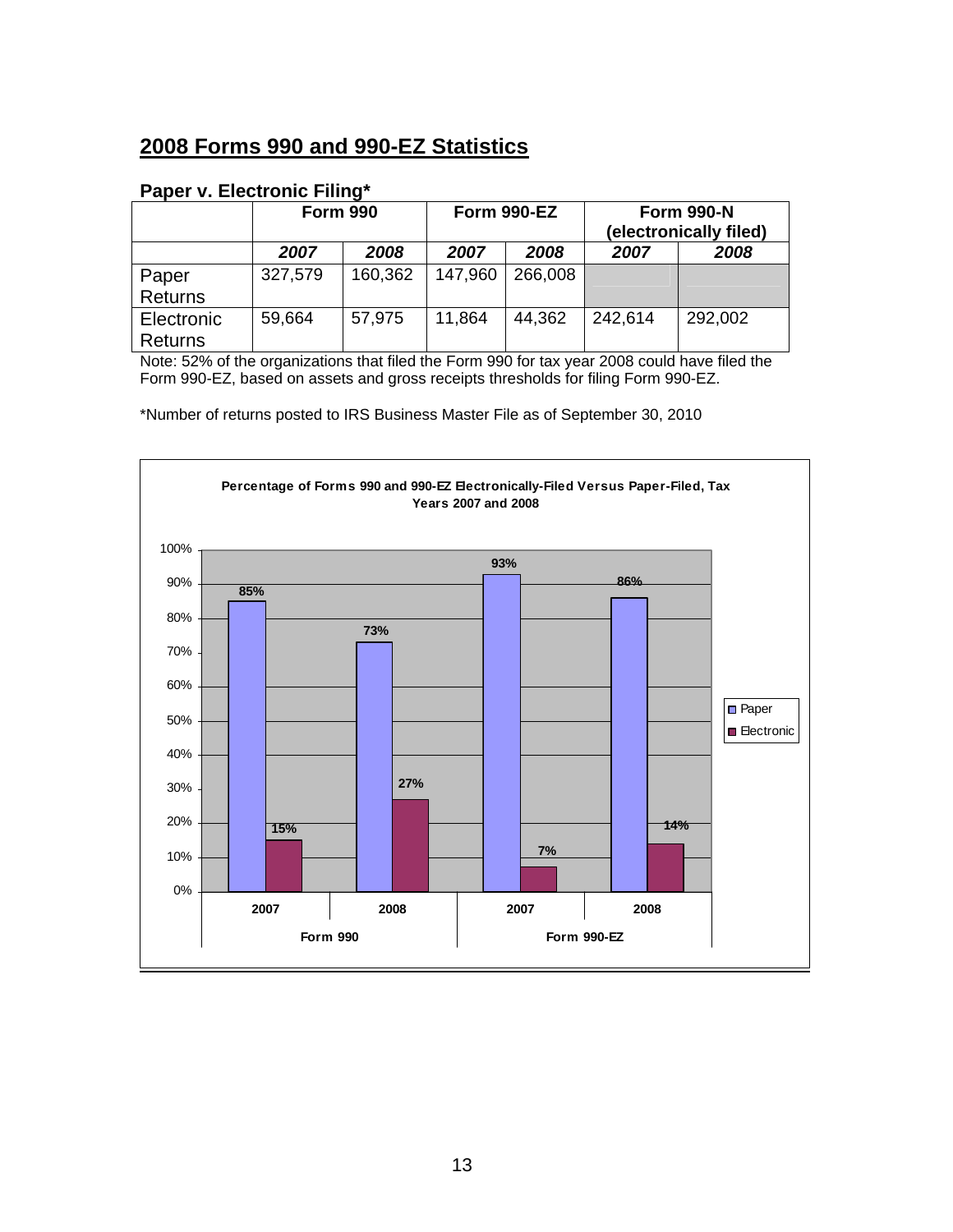

**Most Commonly Filed Form 990 and 990-EZ Schedules for Tax Year 2008\*** 

Note: To date, approximately 90 percent of 2009 Form 990 filers have filed Schedule O, as compared to 79.4 percent for tax year 2008. All Form 990 filers are required to file Schedule O.

*\** Number of returns posted to IRS Business Master File as of September 30, 2010

This chart includes the most commonly filed of the 16 Form 990 schedules: Schedule A: *Public Charity Status and Public Support* Schedule B: *Schedule of Contributors*  Schedule D: *Supplemental Financial Statements*  Schedule G: *Supplemental Information Regarding Fundraising or Gaming Activities*  Schedule I: *Grants and Other Assistance to Organizations, Governments, and Individuals in the United States*  Schedule J: *Compensation Information*  Schedule O: *Supplemental Information to Form 990*  Schedule R: *Related Organizations*

Schedules D, I, J, R, and O apply only to Form 990 filers.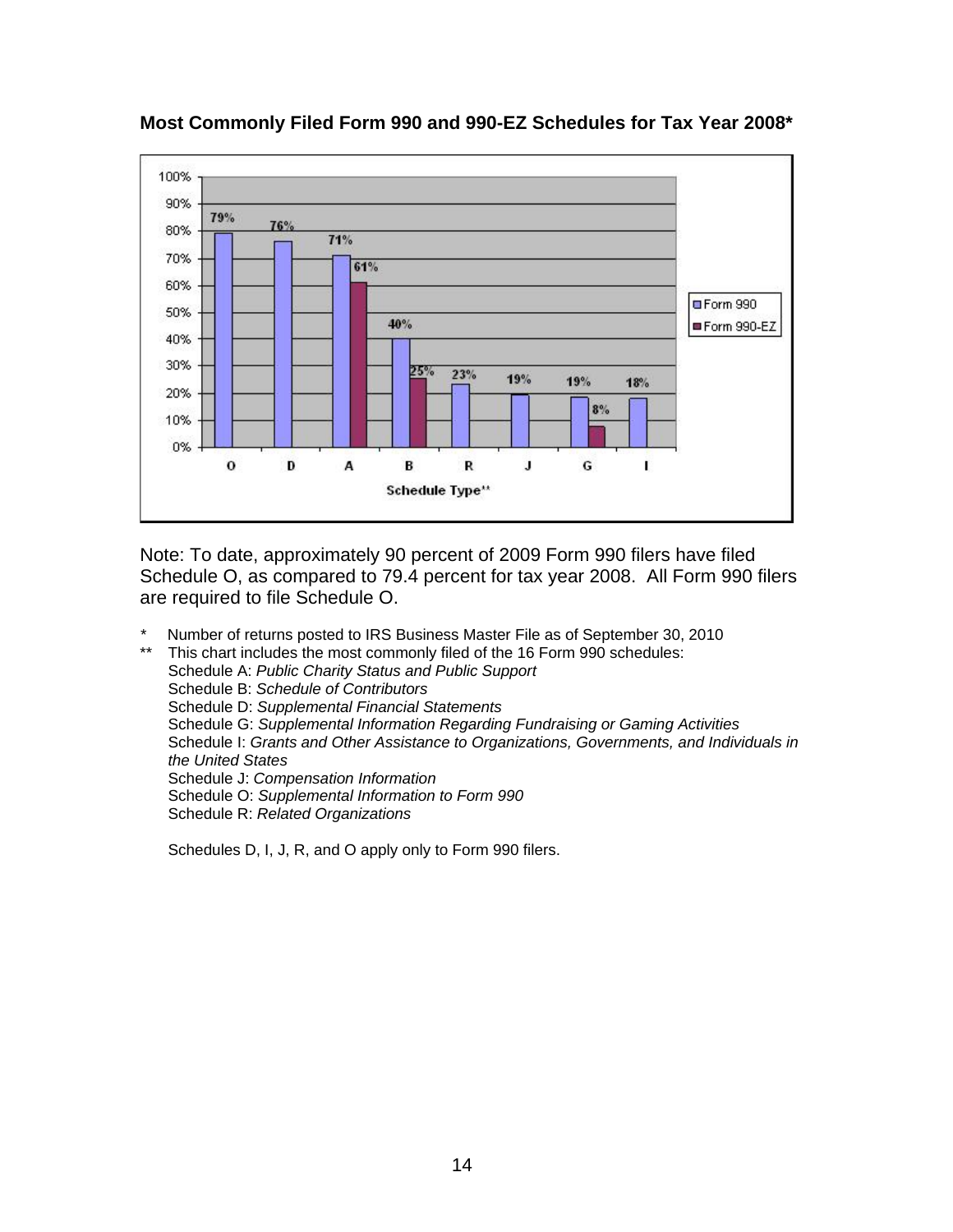### **Preparer Statistics**

| Paid-Prepared v. Self-Prepared               |              |                 |             |            |  |
|----------------------------------------------|--------------|-----------------|-------------|------------|--|
|                                              |              | <b>Form 990</b> | Form 990-EZ |            |  |
|                                              | 2008<br>2007 |                 | 2007        | 2008       |  |
| <b>Paid-Prepared</b><br><b>Self-Prepared</b> | 81%<br>19%   | 87%<br>13%      | 50%<br>50%  | 68%<br>32% |  |

### **Internet resources available to help with preparation of Form 990**

To help filers complete the Forms 990, 990-EZ and 990-N, the IRS offers the following free, web-based resources available on [www.irs.gov/charities](http://www.irs.gov/charities) and [www.stayexempt.org](http://www.stayexempt.org/):

- [Interactive virtual workshops and mini-courses](http://www.stayexempt.org/) on multiple topics, including Form 990
- Compiled [FAQs](http://www.irs.gov/charities/article/0,,id=96581,00.html) listing annual reporting requirements for tax-exempt organizations
- [Case Study video](http://www.irs.gov/charities/article/0,,id=210357,00.html)s featuring a hypothetical tax-exempt organization and step-by-step instructions for completing that organization's Form 990
- *[The NEW Form 990: What Tax-Exempt Organizations Need to know:](http://www.irs.gov/pub/irs-pdf/p4741.pdf)* publication and related checklist
- *[EO Update](http://www.irs.gov/charities/article/0,,id=135307,00.html)*, a periodic newsletter with information of interest to tax-exempt organizations and tax practitioners who represent them, including Form 990-related updates

**The IRS encourages comments and suggestions on how to improve the Form 990, schedules, and/or instructions. Please send to:**  [Form990Revision@irs.gov](mailto:Form990Revision@irs.gov)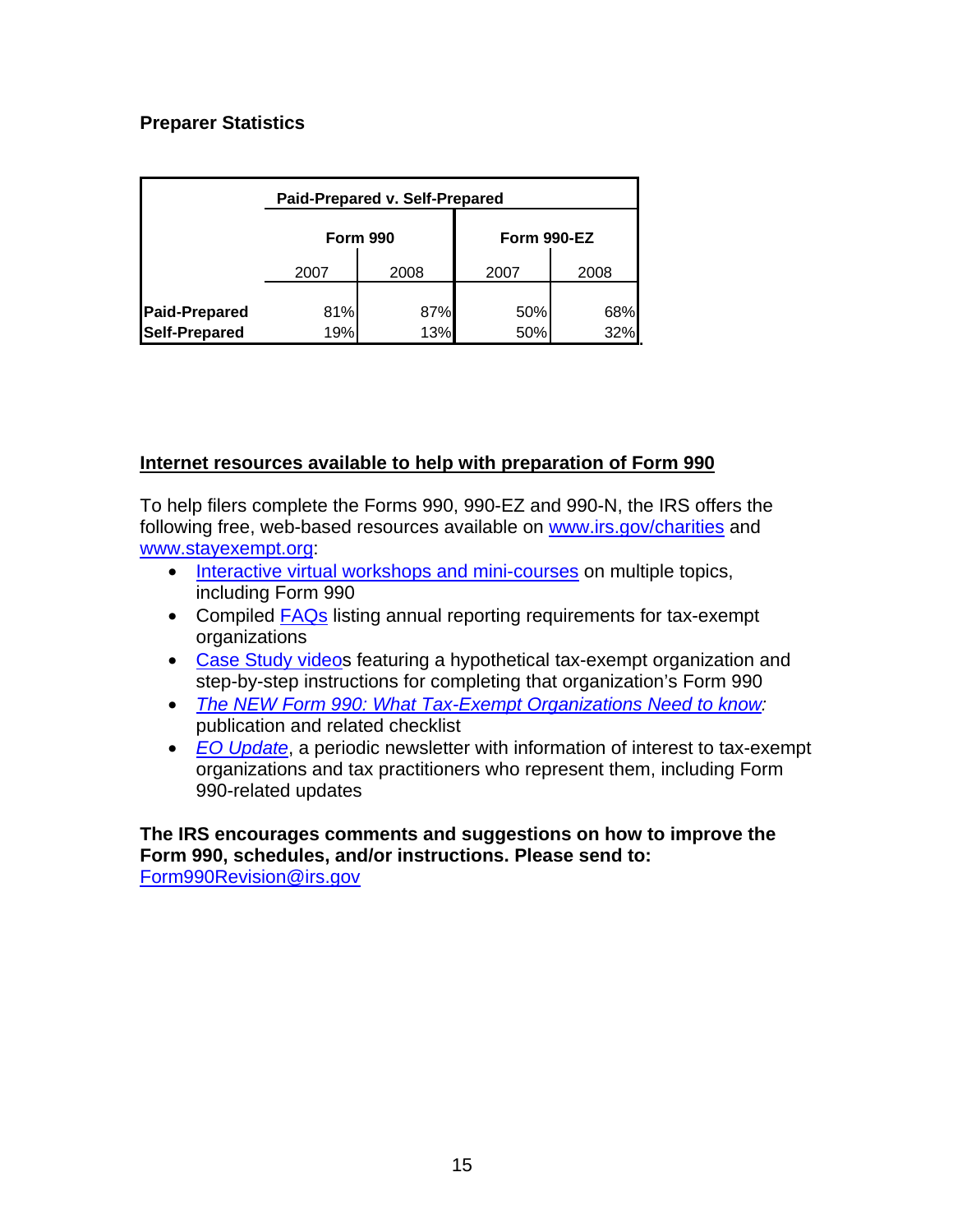# FY 2011 WORKPLAN

### **EO Integrates – Project to Process**

Through our project work, EO has developed extensive knowledge and improved skills on a wide range of subjects, allowing us to develop training materials and tools to help our staff effectively address these issues when they encounter them. It is now time to take a "project to process" approach by winding down these separate, formal projects, and assimilating them into our general casework. Below are the brief descriptions and reporting results of some of the projects that we are merging into our overall process.

• Combined Annual Wage Reporting – The "CAWR" Project. In FY 2007-2010, EO took a close look at employment tax reporting by exempt organizations using CAWR data, which compares information reported to the Social Security Administration (SSA) on Form W-2 with information reported to the IRS by employers on Form 941. EO CAWR populations consisted of approximately 4,000 organizations each year. Using CAWR, EO was able to identify organizations that reported wages on their W-2s but had not filed Form 941; other organizations showed officer compensation on Form 990, but had not filed Forms W-2 or 941, and non-501(c)(3) organizations that had not filed Form 940 to report and pay federal unemployment tax. (Section 501(c)(3) organizations are exempt from this tax.)

This project helped EO improve case selection and focus examination resources on organizations with high potential for non-compliance.

• *Consumer Credit Counseling Project.* One of EO's most complex and wideranging efforts has been its multi-year focus on consumer credit counseling organizations. Throughout the course of this project, the IRS developed enhancements to its tax-exempt Examination program and refined its Determinations program to better identify potential abuses.

During the initial phase of the project, the IRS examined the 63 largest credit counseling organizations, based on their revenues. The IRS revoked, terminated or proposed revoking the exemptions of 41 of these organizations.

In light of high levels of abuse, we sent questionnaires to the remaining organizations that appeared to be involved in credit counseling activities. EO examined the most egregious, and has revoked, terminated, or proposed revocation of over 59 percent of the group to date. This project helped to stimulate the Pension Protection Act law change, in which Congress strengthened the tax rules governing exempt credit counseling organizations.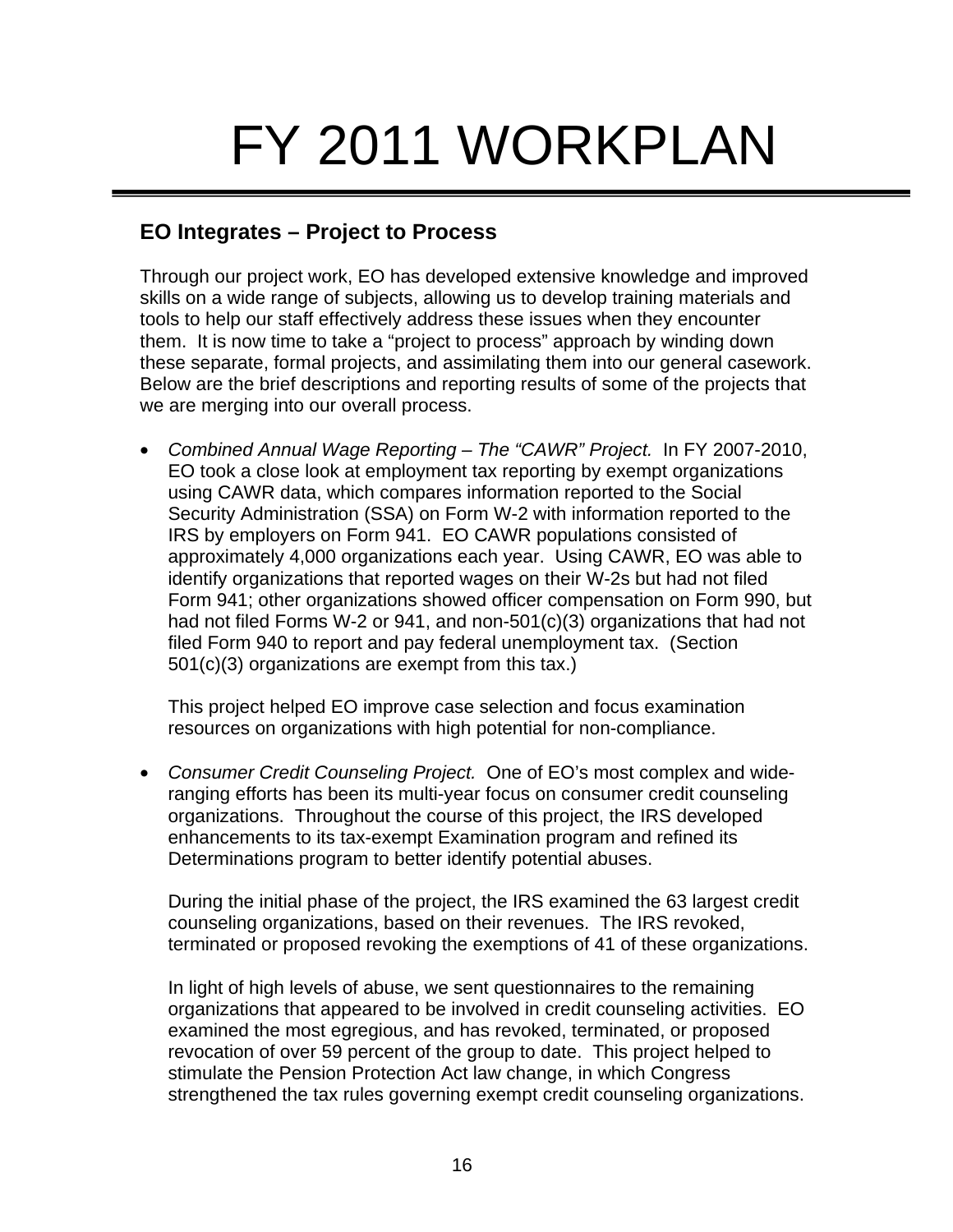Our experience in this area and the lessons learned prepared us to deal with a new type of organization that increased in numbers as a result of the economic downturn in the area of mortgage foreclosure assistance organizations.

• *Down Payment Assistance Project.* Traditional down-payment assistance (DPA) programs provide financial and educational assistance to low-income homebuyers who cannot afford to make the minimum down payment on a home or to pay the closing costs involved in obtaining a mortgage. Traditionally, these tax-exempt homeowner assistance programs are funded through grants or contributions from the general public, use accepted eligibility criteria to ensure that recipients are low-income individuals, and conduct financial counseling and educational activities to prepare potential homebuyers for the responsibilities of home ownership.

The IRS began to see a rise in applications for tax exemption from organizations that varied from the traditional DPA model by relying solely on service fees and payments – often referred to as "donations" – from builders and homesellers to fund their activities. In 2006, the IRS issued a revenue ruling holding that such seller-financed DPA programs primarily serve the private interests of home sellers by funneling down-payment assistance from sellers to buyers through self-serving arrangements. The revenue ruling further held that DPA organizations structured in this manner do not accomplish a primary charitable purpose and should not receive or be able to maintain 501(c)(3) tax exemption.

EO examined those DPA organizations that were funded solely by homesellers, and revoked, terminated or proposed revocation for 87 of 91 organizations.

To prevent additional seller-financed DPA organizations from obtaining taxexempt status, EO initiated a screening program to identify applicants that planned to conduct DPA activities, and required them to answer detailed questions about their proposed activities to determine whether they were eligible for tax exemption. Of the nearly 600 DPA applications reviewed, over half were denied, closed for failure to respond, or withdrawn.

In 2008, Congress passed legislation prohibiting the use of down-payment assistance programs funded by those who have a financial interest in the sale in order to qualify for FHA insured mortgages.

• *Executive Compensation Compliance Initiative: Loans Project.* In 2004, the Internal Revenue Service, through the Exempt Organizations Office of the Tax Exempt and Government Entities Division (EO), implemented the Executive Compensation Compliance Initiative (the Project). A report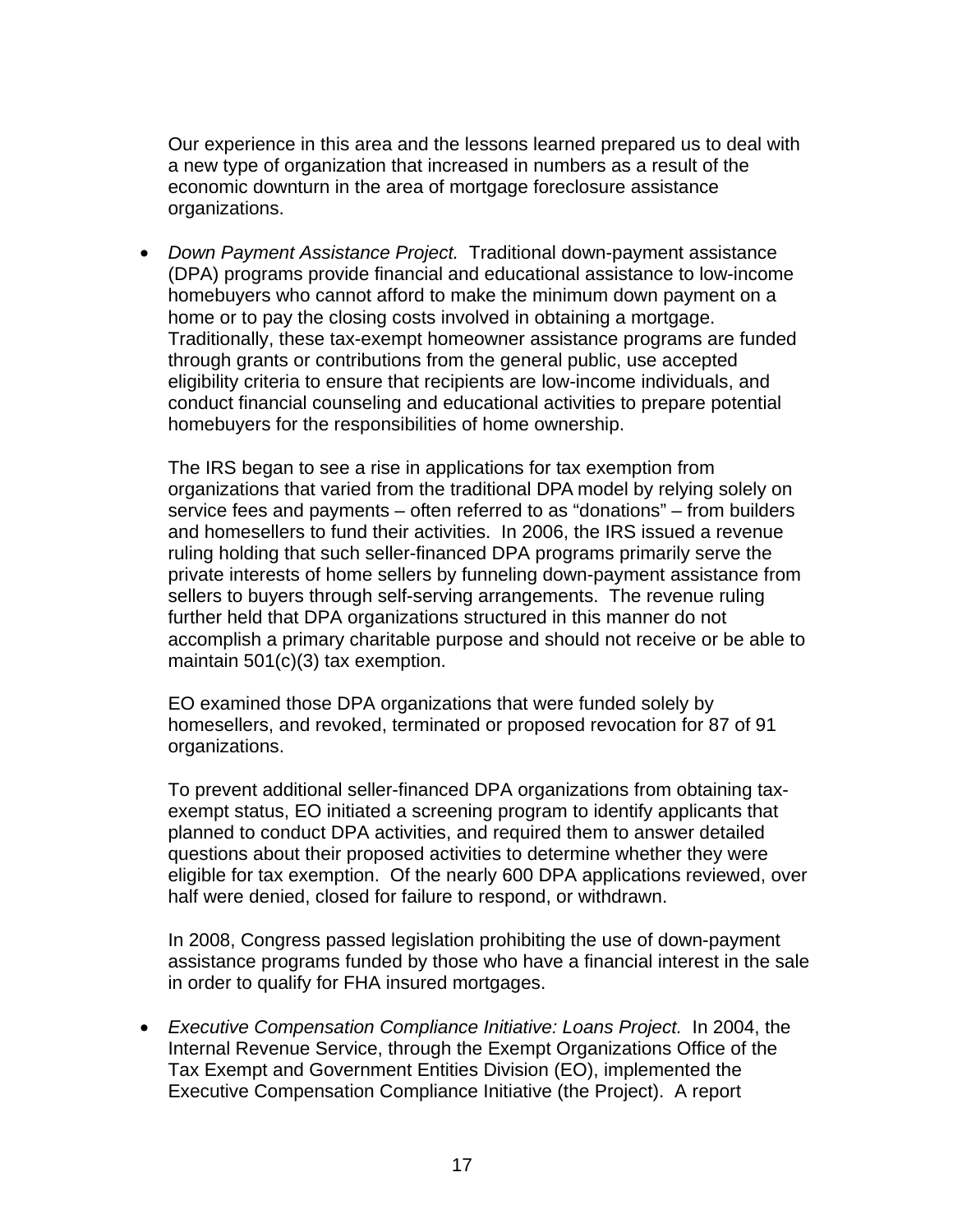discussing the results was issued in March 2007. That report raised concerns about substantial loans to officers, directors, trustees and key employees with issues involving proper reporting and potential excess benefit issues. Consequently, we opened the Loans Project; the report is what follows.

The loan project began with 200 compliance checks and 50 single-issue examinations. Based upon the results of the compliance checks, additional organizations were selected for single-issue examinations for a total of 169 examinations.

The issues identified in these examinations include the following:

- o Assessment of over \$5.5 million in section 4958 taxes.
- o Assessment of over \$480 thousand in employment taxes reported on Form 941 and Form 945 for items of income not previously reported for disqualified persons and other employees.
- o Assessment of over \$400 thousand in discrepancy adjustments for omitted income on Form 1040.
- o Agents determined that loans to officers were not correctly reported on Form 990 in 91 instances. The errors were predominantly due either to misclassification on the balance sheet or to section 4958 adjustments.

| <b>Examination Results</b>                             | # of Orgs | $%$ of       |
|--------------------------------------------------------|-----------|--------------|
|                                                        |           | <b>Total</b> |
| No Change                                              | 37        | 22%          |
| Written Advisory Issued                                | 75        | 44%          |
| Change or Delinquent Return Secured (Including Related | 39        | 23%          |
| Returns)                                               |           |              |
| Proposed Revocation or Termination                     | 18        | 11%          |
| Total                                                  | 169       | 100%         |

The results of the 169 examinations were as follows:

The information gained from the Loans Project will be valuable as we continue to evaluate compensation in future projects.

• *Investment Income – IRC 501(c)(7) Compliance Project.* Investment income – interest on bank deposits, stock dividends, royalties and the like – is generally non-taxable for many types of exempt organizations. This is not true for section 501(c)(7) organizations (social clubs), whose income is taxed unless it comes directly from a member of the club, or has been "set aside" for certain charitable purposes.

EO reviewed Form 990 filings from section 501(c)(7) organizations to determine whether some were reporting investment income, but not reporting income on Form 990-T or paying the tax, and examined over 80 organizations. We secured delinquent Forms 990-T and collected the tax,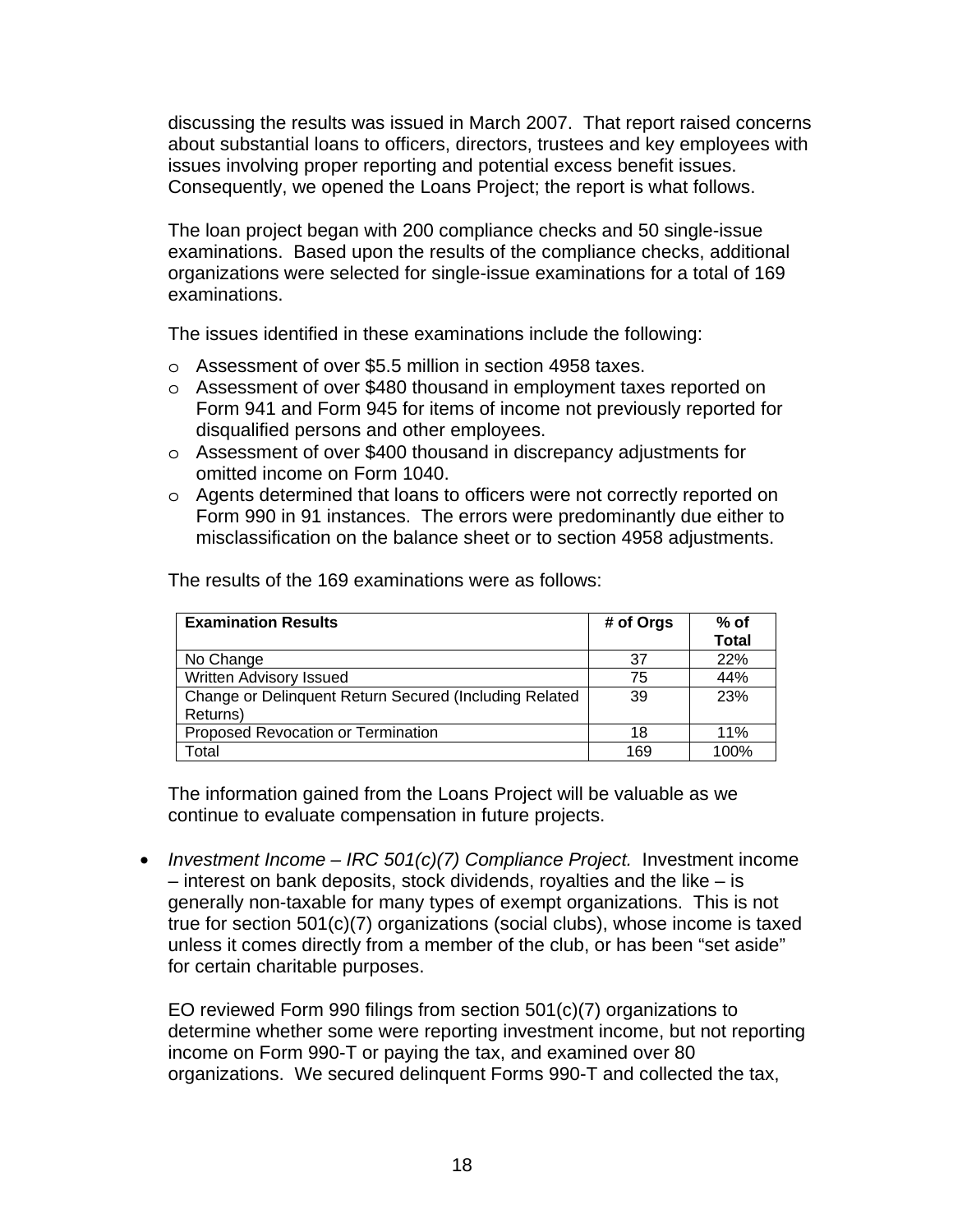revoked the tax-exempt status or changed the subsection of 60 percent of the examined organizations.

• *Non-Exempt Charitable Trust Project.* Although not exempt under section 501(a), a non-exempt charitable trust (NECT) must devote all of its assets and income to charitable purposes, according to the terms of its trust document. The grantor can claim a charitable deduction for contributions of money or other assets placed into the trust.

A NECT has unique filing requirements. Because it is a trust, it must file Form 1041 and pay tax on its taxable income*.* However, because of its charitable purpose, it is subject to many of the same restrictions and excise taxes as section 501(c)(3) organizations, and it must file either a Form 990 or 990-PF.

Because some organizations were filing Forms 990 or 990-PF but not Form 1041, EO sent compliance check letters, seeking the missing returns or an explanation as to why they were not required.

Some older NECTs proved that they were established before 1969, when the regulations permitted "setting aside" amounts earmarked for charitable contributions, eliminating the Form 1041 filing requirement. Others were determined to have been misclassified in IRS records or had applied for and received tax exemption. The remaining entities filed the required returns and paid the delinquent tax, or were referred for further examination.

|                                            | <b>Number</b> |
|--------------------------------------------|---------------|
| <b>Eligible for set-aside</b><br>deduction | 125           |
| <b>Filed correct returns</b>               | 10            |
| <b>Required examinations</b>               | 15            |
| <b>IRS classification</b><br>corrected     | 20            |

The chart below details the findings of the compliance check letters:

• *Political Activities Compliance Initiative (PACI).* This initiative addressed allegations of prohibited political campaign activities by 501(c)(3) organizations.

Treasury and the IRS issued a revenue ruling to educate section  $501(c)(3)$ exempt organizations about permissible and impermissible activities in the political arena. Additionally, EO updated Publication 1828, *Tax Guide for Churches and Religious Organizations*. EO also provided guidance about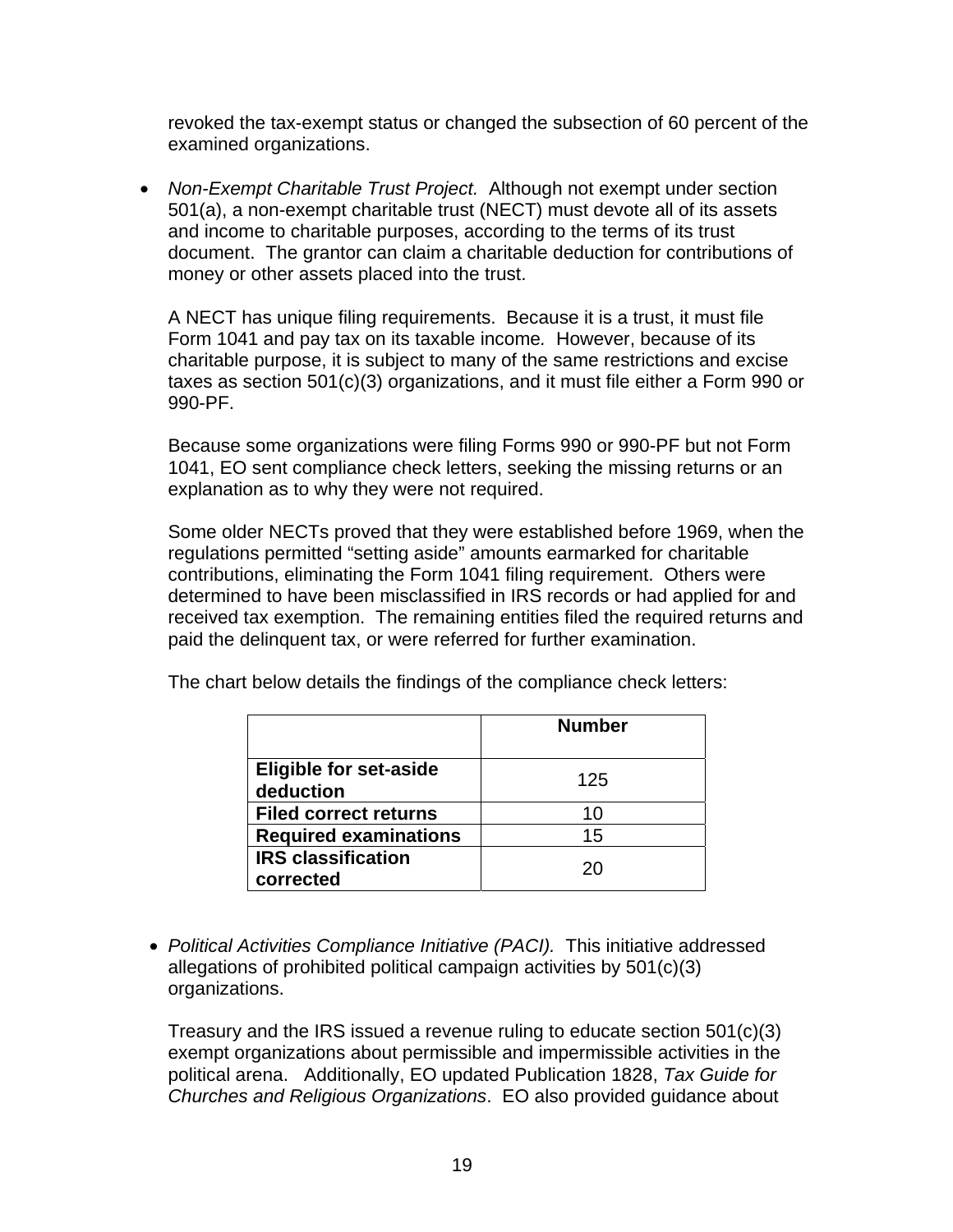political activities in public presentations, including the IRS Nationwide Tax Forums and *Tax Talk Today,* the IRS web-based program for practitioners.

In addition to guidance and education, EO has examined over 250 organizations based on allegations of political activity during the 2004, 2006 and 2008 federal election years. EO substantiated the allegations in over half of the examinations and closed most of these with a warning to comply with the ban on political activities in the future. EO revoked the tax-exempt status of seven non-compliant organizations.

| <b>ALLEGATION</b>                                                                                                  | 2004           | 2006 | 2008           |
|--------------------------------------------------------------------------------------------------------------------|----------------|------|----------------|
| 1. Exempt organization distributed<br>printed documents supporting<br>candidates.                                  | 24             | 14   | 24             |
| 2. Church official made a statement<br>during normal services endorsing<br>candidates.                             | 19             | 14   | 47             |
| 3. Candidate spoke at an official EO<br>function.                                                                  | 11             | 16   | $\overline{2}$ |
| 4. Organization distributed improper<br>voter guides or candidate ratings.                                         | 14             | 8    | 3              |
| 5. Organization posted a sign on its<br>property endorsing a candidate.                                            | 12             | 13   | 11             |
| 6. Organization endorsed candidates on<br>its website or through links on its<br>website.                          | 15             | 11   | 16             |
| 7. Organization official verbally<br>endorsed a candidate.                                                         | 8              | 5    | 2              |
| 8. Organization made a political<br>contribution to a candidate.                                                   | $\overline{7}$ | 11   | 12             |
| 9. Organization allowed a non-candidate<br>to endorse a candidate during a speech<br>at the organization function. | 4              | 2    | 1              |
| 10. Other                                                                                                          | 0              | 16   | 15             |
| <b>TOTAL</b>                                                                                                       | 114            | 110  | 133            |

The chart below tracks the most common types of PACI allegations: \*

*\* Because the majority of complaints for the 2010 election year came in during the later part of the year, they are still going through the classification process, so they are not included in the chart.* 

As we move review of allegations of political campaign intervention from project to process, the guidance and expertise developed over the past few election cycles will enable us to continue to handle these allegations appropriately, both at the classification stage and through the examination process.

• *Qualified State and Local Political Organizations (QSLPO) Project.* In 2002, Congress enacted legislation creating a sub-category of IRC section 527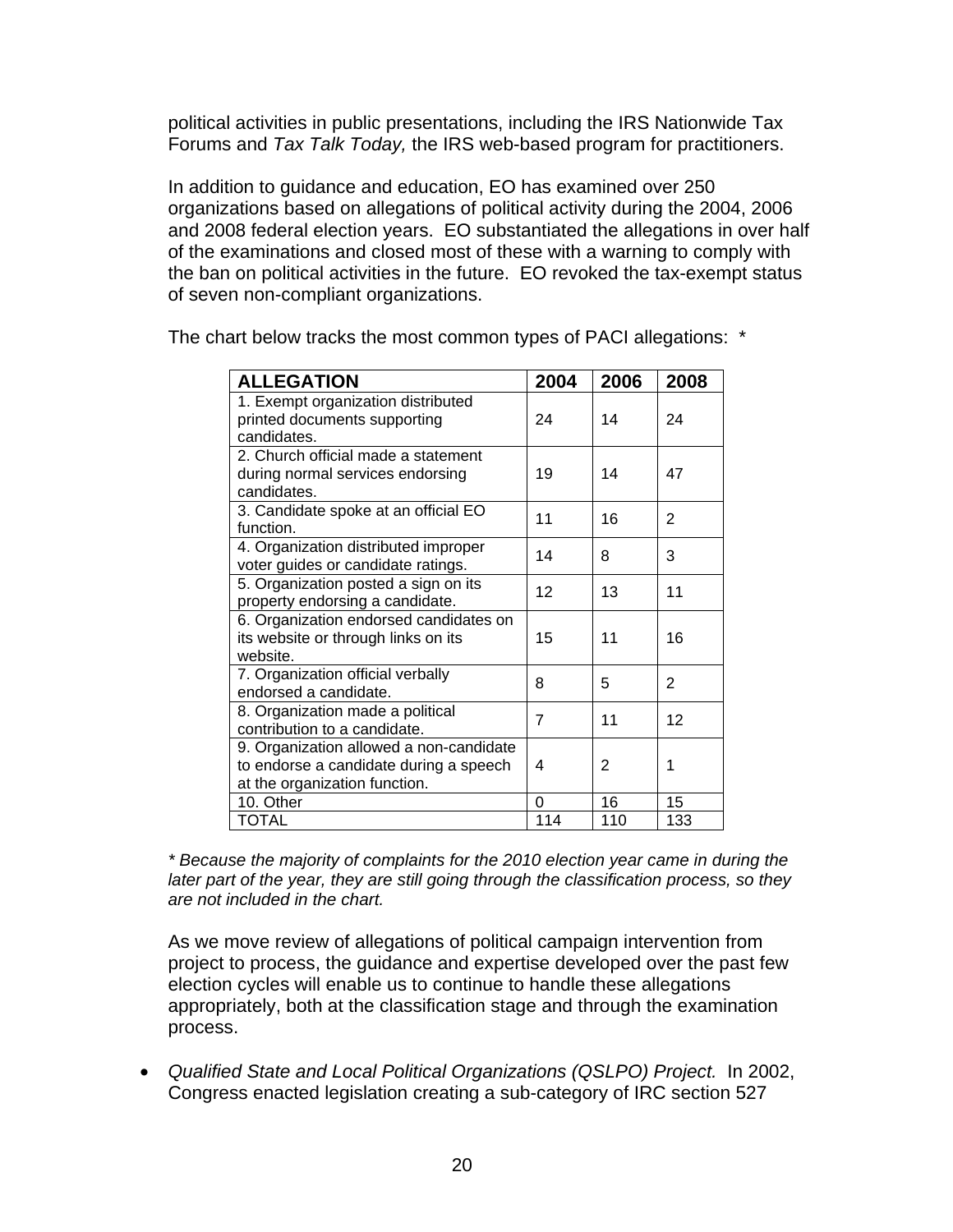political organizations known as Qualified State and Local Political Organizations, or QSLPOs. These organizations were required to notify the IRS of their "QSLPO" status by electronically filing Form 8871*.* This status exempts them from the requirement to file Form 8872.

After the law change, approximately 3,600 organizations identified themselves as QSLPOs and stopped filing Forms 8872.

In response, EO launched the QSLPO project to ascertain the accuracy of these organizations' claims. EO identified a statistically valid sample of QSLPOs and sent each one a compliance questionnaire.

Overall, our findings indicate that organizations are correctly identifying themselves as QSLPOs and therefore have no Form 8872 filing requirements.

• *Supporting Organizations- The 509(a)(3) Compliance Project.* Supporting organizations (SOs) are charities that carry out their exempt purposes by assisting other exempt organizations, usually other public charities. The key feature of an SO is a strong relationship with the organization that it supports.

Prior to the Pension Protection Act of 2006, some promoters encouraged individuals to establish and operate SOs for their own benefit. Some of these scenarios involved purported charitable contributions made to the supporting organization, which were then returned to the donor, often in the form of a loan. To disguise this abuse, the transaction was sometimes routed through intermediary organizations controlled by the promoter.

EO took a two-pronged approach to combat this abuse. First, EO issued new instructions to Determinations agents to identify potentially noncompliant SOs at the application stage. Then, over the span of the project, EO selected over 300 organizations for examination; of the 280 examinations closed thus far, 30 were terminated, 72 had their exempt status revoked and 59 were reclassified as either private foundations or public charities.

The Pension Protection Act drastically changed the legal landscape and rules regarding the operation of supporting organizations. Congress imposed additional restrictions on certain types of SOs and addressed certain abuses.

In light of what we have learned through the various enforcement activities discussed above, the resources we have developed for our staff and the public, and changes resulting from legislation, we are winding down separate projects and incorporating them into overall compliance processes.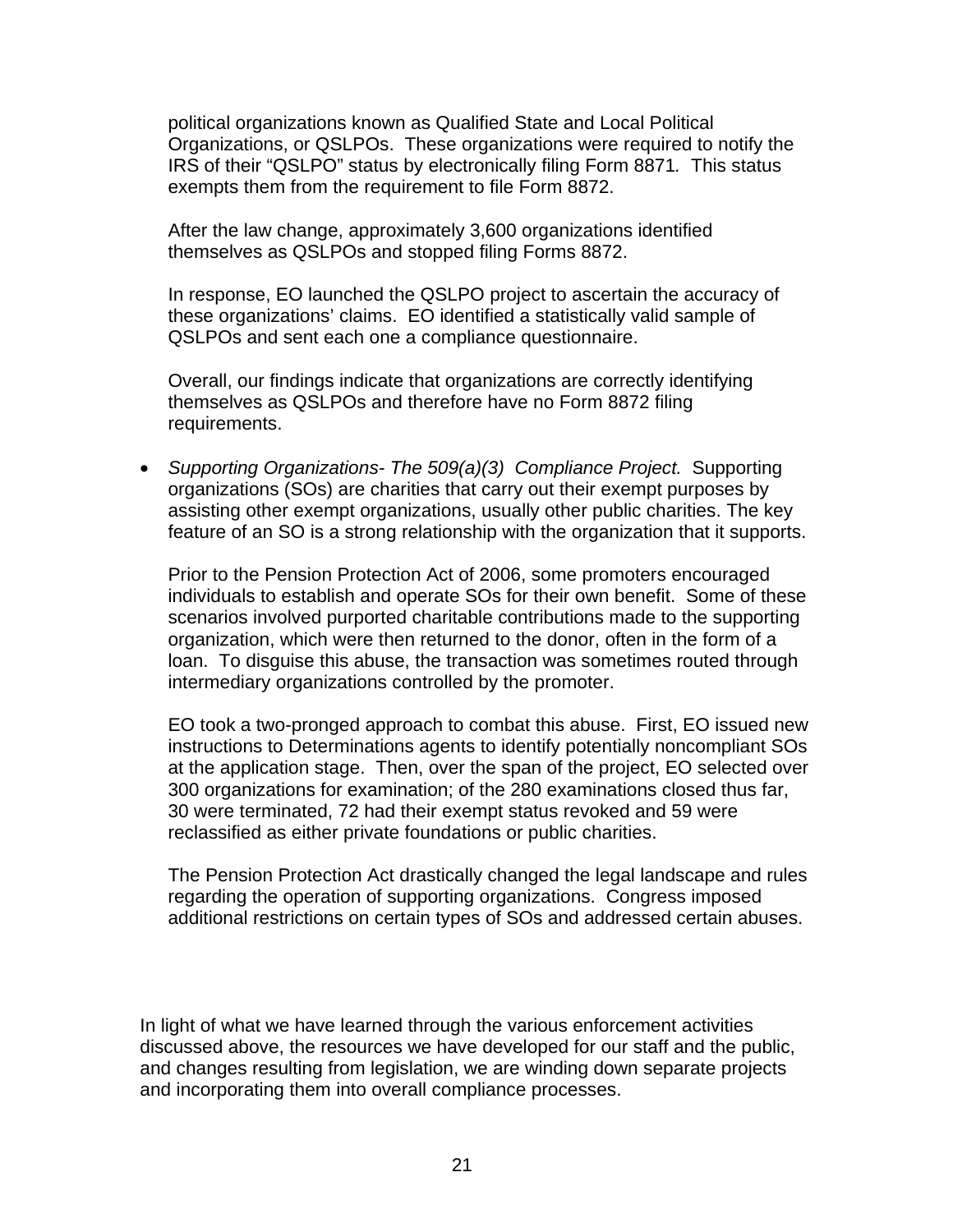### **EO Supports and Collaborates**

**Support of IRS Initiatives** – This year, EO will support five overarching IRS focus areas:

- *Impact of Recent Legislation.* With the passage of several pieces of legislation, EO is working with the whole of IRS to implement effective changes and laws.
	- o The Affordable Care Act (ACA) was enacted on March 23, 2010. It contains certain tax provisions that take effect this year and more that will be implemented during the next several years.

 Several provisions, primarily those involving tax-exempt hospitals and exempt organizations as employers, fall under the purview of EO.

 Each of the EO offices has a role in putting together a comprehensive program to implement the changes and fulfill ACA requirements. Customer Education and Outreach (CE&O), working with the other IRS Communication offices, will educate the public on those aspects of the ACA impacting exempt organizations; Rulings & Agreements will analyze new legal issues raised by the legislation, work with Chief Counsel and Treasury on related guidance, and coordinate with other IRS offices to implement appropriate form changes; Determinations anticipates an increase in tax-exempt applications; and Examinations will establish a separate EOCA group to focus on healthcare-related compliance issues.

o The Hiring Incentives to Restore Employment (HIRE) Act was signed into law on March 18, 2010. The legislation identified tax-exempt organizations as employers eligible to claim the payroll tax exemption and new hire retention credit for eligible newly-hired employees.

 Beginning in July 2010, the EOCA began conducting examinations of these credits claimed under the HIRE Act.

o The American Recovery and Reinvestment Act (ARRA) established a 65 percent subsidy on COBRA health insurance premiums to help workers who lost their jobs as a result of the recession maintain their employer sponsored health insurance.

 The Continuing Extension Act of 2010, enacted April 15, reinstated the ARRA COBRA subsidy, which had expired on March 31.

 Employers, including tax-exempt organizations other than churches and some religious organizations, were required to provide COBRA coverage to eligible individuals who pay 35 percent of the COBRA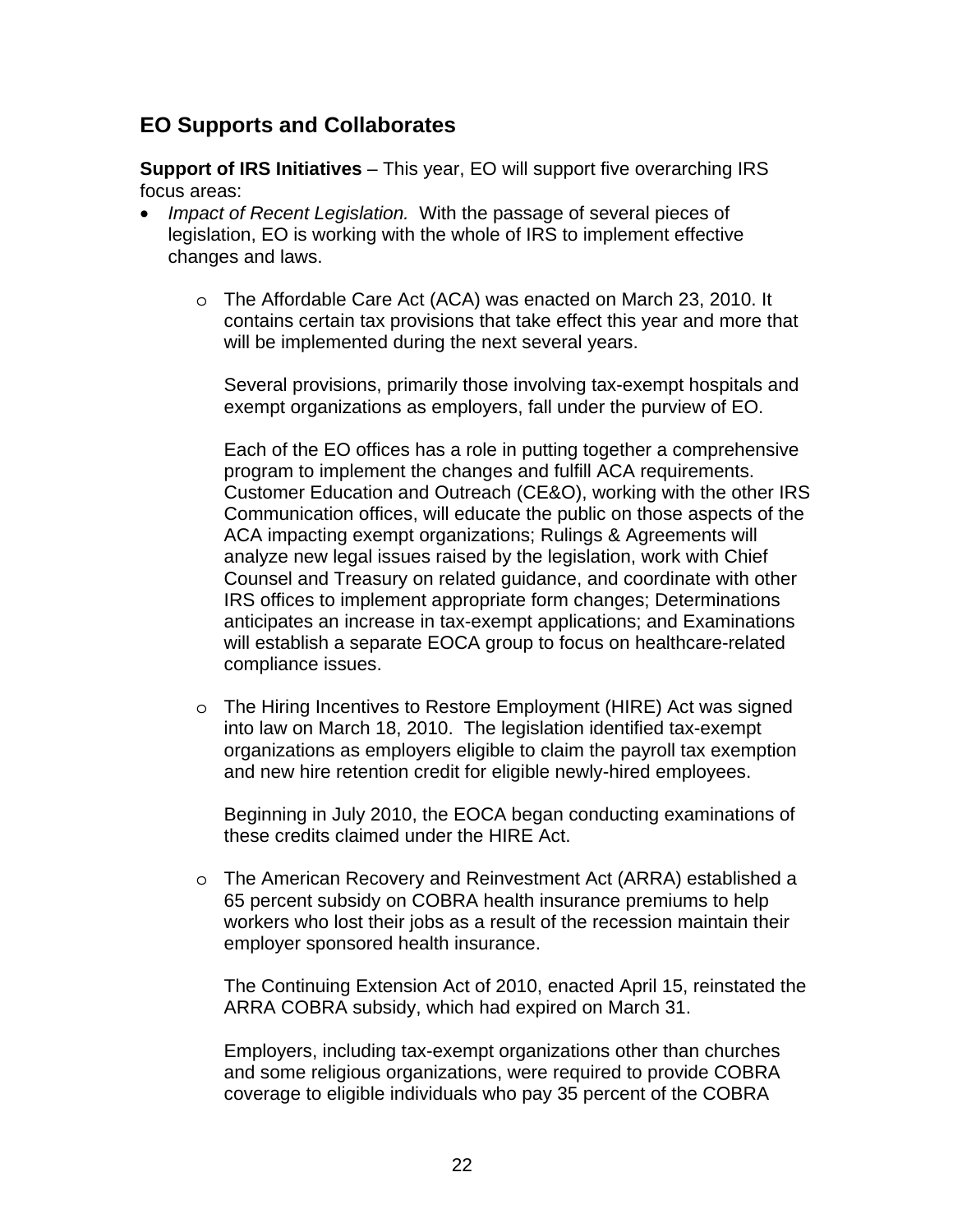premium. Employers were reimbursed for the other 65 percent by claiming a credit for the subsidy on their Form 941 or Form 944. Employers, including tax-exempt organizations, are required to maintain supporting documentation for the claimed credit.

 EO will be examining the employment tax returns of organizations claiming the credit for the subsidy.

• *International Focus.* International tax enforcement is an ongoing priority for the IRS. Taxpayers with international activities, transactions and accounts pose unique compliance issues for the IRS. Globalization of markets, taxpayers and transactions affect all segments of our economy, including the exempt sector.

EO's concern in this area is whether charitable assets of exempt organizations are being diverted internationally for non-charitable purposes. We have efforts underway that will explore:

- o foreign entities receiving IRS recognition of exemption from US tax;
- o information referred from the Joint International Tax Shelter Information Center (JITSIC);
- o charities reporting foreign addresses on Forms 990;
- o charities that participate in "Gifts-in-Kind" programs, where valuation issues surface when charities send non-cash items to foreign organizations; and
- o large private foundations with international operations or international transactions.

To help educate the sector, EO is developing new publications describing the special rules that apply to both foreign charities and domestic charities that conduct activities abroad.

• *Medical Residents.* IRS worked with Government Entities, the Chief Counsel's Office, Wage & Investment, Small Business/Self-Employed and the Social Security Administration to develop a comprehensive program to except medical residents from FICA (Social Security and Medicare tax) taxes based on the student exception for certain tax periods.

Beginning in May 2010, the Service began contacting hospitals, universities and medical residents who filed FICA refund claims, in order to provide them with additional information and procedures for obtaining their refunds.

• *National Research Program – Study of Employment Tax Returns.* IRS estimates employment tax misreporting constitutes a large part of the tax gap—close to \$54 billion per year. In light of this sizeable amount, the Service has updated its understanding of compliance in this area and has implemented a comprehensive IRS-wide study to measure compliance,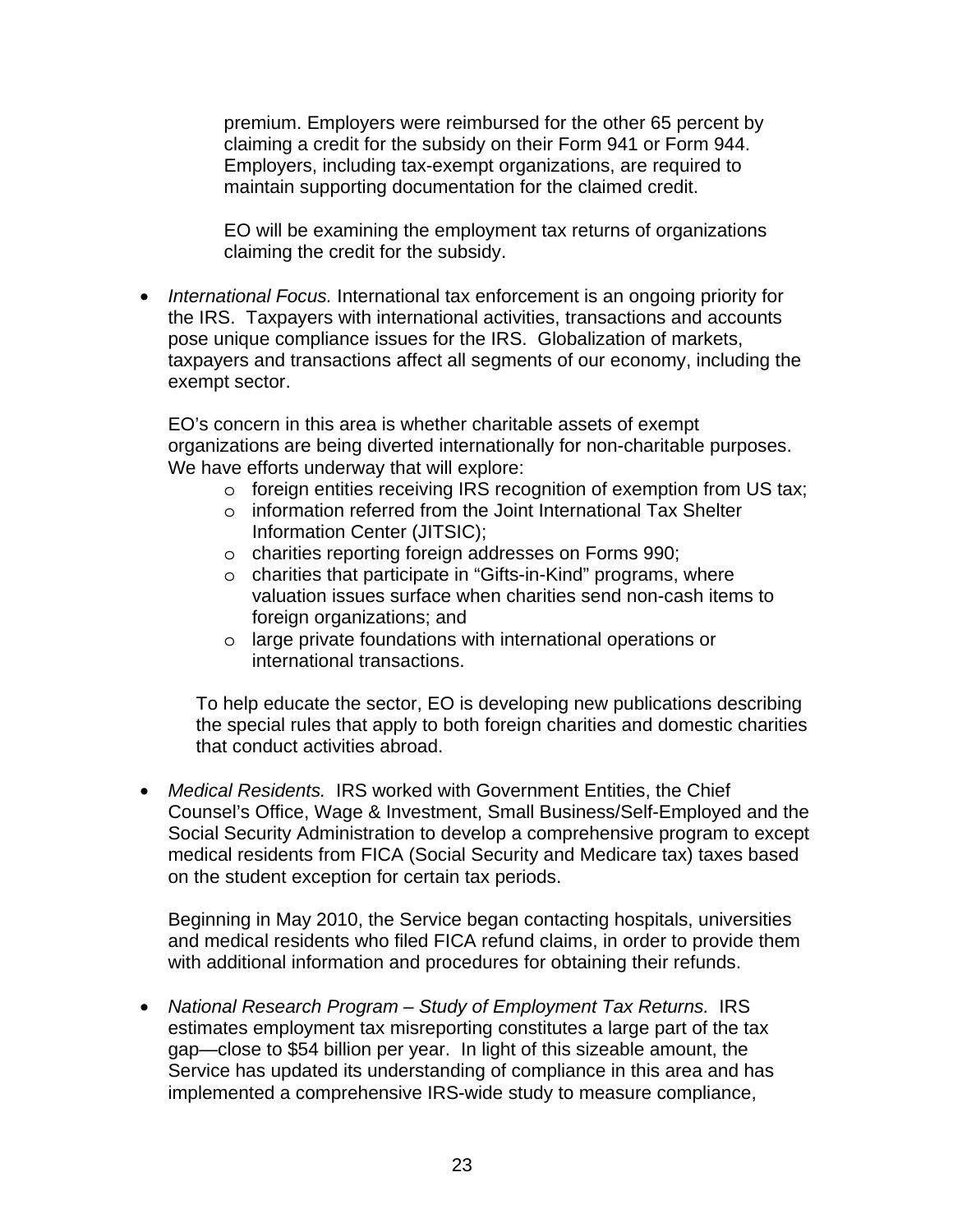improve IRS ability to detect and reduce non-compliance, and ensure the fairness of the tax system. Specifically, the National Research Program (NRP) project looks at employment tax on both taxable and tax-exempt organizations, large and small businesses, and the government sector.

Because tax-exempt organizations have the same responsibilities as for-profit businesses to properly classify workers and report and pay employment taxes, EO has been participating with other IRS operating divisions in the NRP.

EO's portion of the project involves examining the employment tax returns of 1500 organizations, with 500 selected randomly each year over a three-year period. Specific areas of interest during the examinations are worker classification, fringe benefits, officer compensation, employee expense reimbursements, and non-filers. Tax year 2008 returns are currently being examined, and examinations of tax year 2009 returns will begin in early FY 2011.

The results of this project will contribute toward developing and refining Servicewide procedures for auditing, processing and resolving employment tax return cases.

- *Non-filer Initiatives*. The goals of the IRS' Servicewide Non-filer Strategy are to:
	- o Help taxpayers understand and meet their filing obligations;
	- o Improve voluntary compliance by reducing taxpayer burden;
	- o Leverage technology to identify non-filers; and
	- o Effectively use enforcement resources to deter non-filers.

EO will pursue several avenues to help support this Servicewide effort. Working with the TE/GE Research Office, we are collecting data about organizations with erratic filing patterns. To begin this effort, the EOCA will conduct compliance checks on intermittent filers in early FY 2011.

**Collaboration With External Stakeholders** – Collaborating with external stakeholders and leveraging their resources makes us more efficient and improves the final product. For FY 2011, we have planned the following joint efforts:

• *Academic Institutions Initiative.* In 2009, EO established its Academic Institutions Initiative to work with educational entities that work to develop, cultivate and promote professionals who shape the non-profit sector. Our goal is to help prepare the non-profit leaders of the future by providing consistent training about federal tax law responsibilities.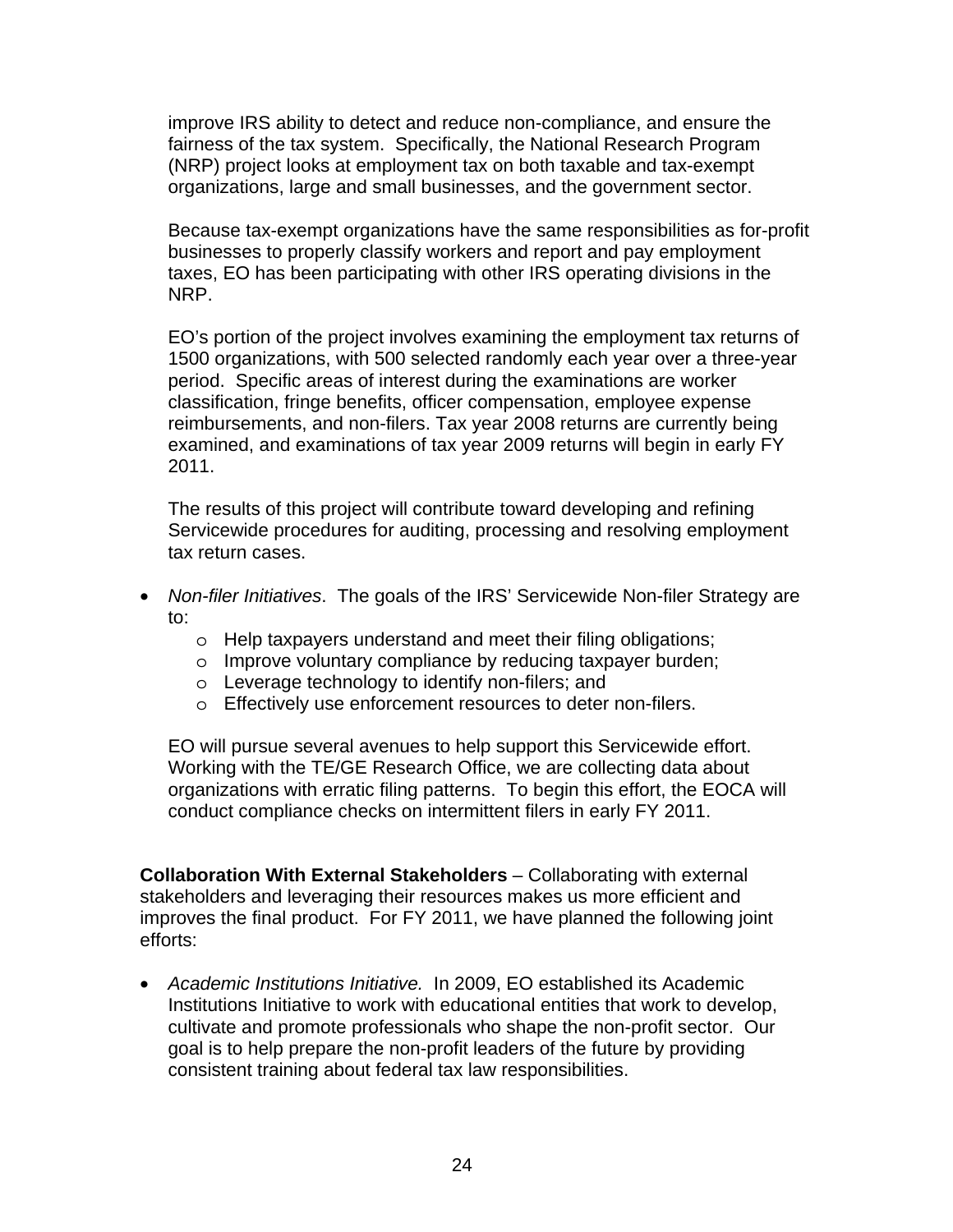A September 2009 kick-off meeting generated a number of helpful ideas from educational institutions. In FY 2010, EO began implementing those recommendations by placing resources for educators on StayExempt.IRS.gov, co-sponsoring workshops for small and mid-size exempt organizations with universities, and identifying and collaborating with existing educational networks, such as the National Association of Schools of Public Affairs and Administration (NASPAA) and the Nonprofit Academic Centers Council (NACC).

In FY 2010, CE&O hosted its first-ever workshop for small and mid-size 501(c)(3) organizations in conjunction with an academic host institution. In FY 2011, CE&O will continue to expand its partnerships with existing educational networks across the country. At least eight additional similar workshops have been scheduled for the first half of FY 2011.

Also in FY 2011, CE&O will develop a page on IRS.gov specifically geared toward educators. Additionally, we will begin offering an internship program for graduate students whose concentration lies in nonprofit leadership and management. The graduate student internship program will broaden our reach to interact with a new generation of non-profit leaders. EO hopes to gain a better understanding of current nonprofit education while offering students the chance to deepen their knowledge base and become familiar with Federal tax provisions that govern exempt organizations.

• *Gaming Non-Filer Project.* Beginning in 2007, EO secured information from 17 state gaming regulatory tax agencies to cross-reference with its own Form 990 database. We discovered a large number of organizations had filed at the state level in order to maintain eligibility to continue gaming activities, but had not filed Form 990 with the IRS.

In response, we initiated examinations and have thus far secured over 1,300 delinquent returns in the cases closed. These include information, tax and employment returns.

EO will continue to expand its cooperative efforts with state regulators to identify organizations conducting gaming activities that may have federal filing requirements, and educate these organizations about their filing obligations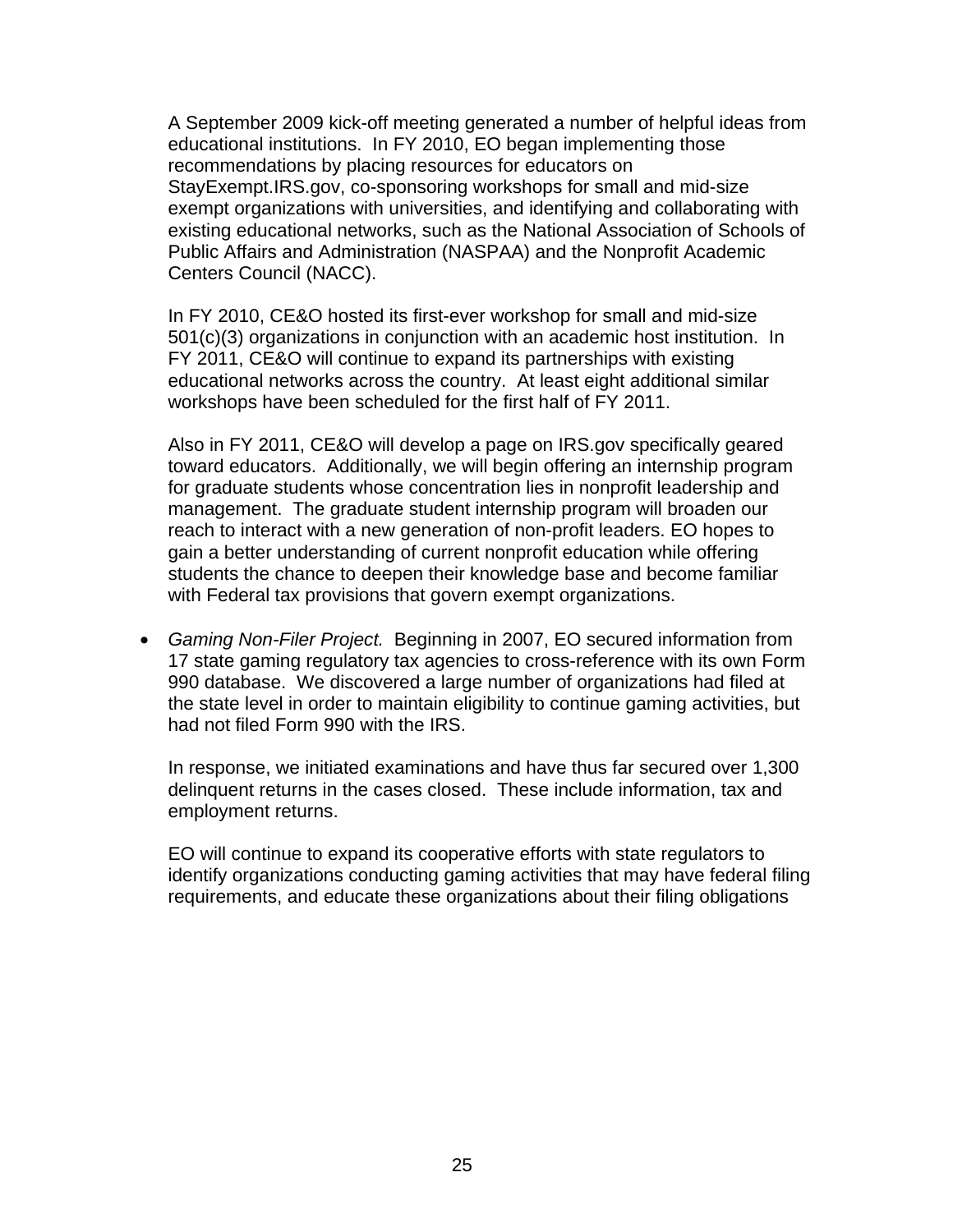### **EO Invests**

EO will continue to invest time in both new and ongoing initiatives in order to keep up with the ever-changing exempt organization sector. With these initiatives, EO will touch a broader audience of exempt organizations.

• Controlling Organizations- The IRC §512(b)(13) Project. The tax treatment of payments between controlled entities and their controlling tax-exempt parent organizations touches on several areas of tax law including unrelated business income, the allocation of income and deductions among taxpayers, and the transfer of property to controlled organizations.

PPA 2006 made changes to the tax treatment of certain payments from a controlled entity to its exempt parent. The IRS is gathering information on this issue through the Colleges and Universities project and other exam initiatives. The information collected will give us a better understanding of the prevalence of 512(b)(13) and related issues.

- *Charitable Spending Initiative.* This is a study to learn more about sources and uses of funds in the charitable sector and their relationship to the accomplishment of charitable purposes. Under the first phase of this project, organizations selected for examination include those with high levels of fundraising expenses, organizations reporting unrelated trade or business activity with relatively low levels of program service expenditures, organizations with high ratios of officer compensation in comparison to program service expenditures, and organizations with low levels of program service expenditures in comparison to total revenue. These examinations began in FY 2010 and will continue into FY 2011.
- *Colleges and Universities.* In September 2008, EO sent 400 questionnaires to public and private four-year colleges and universities asking about their unrelated business income, endowments and executive compensation practices. The goal is to gain a better understanding of one of the largest, most complex segments in our sector and identify issues and areas that may need more outreach and education or further scrutiny. EO analyzed the responses and an interim report was published in May 2010. The interim report contained preliminary information on the respondents' organizational structures, demographics, exempt and unrelated business activities, endowments, executive compensation and governance practices.

In addition, over 30 entities are undergoing examinations that focus on unrelated business income and compensation practices. Because some of the issues under consideration may affect other areas of TE/GE (specifically, Employee Plans and Federal State and Local Governments), we are coordinating with those offices when appropriate, along with utilizing engineering assistance.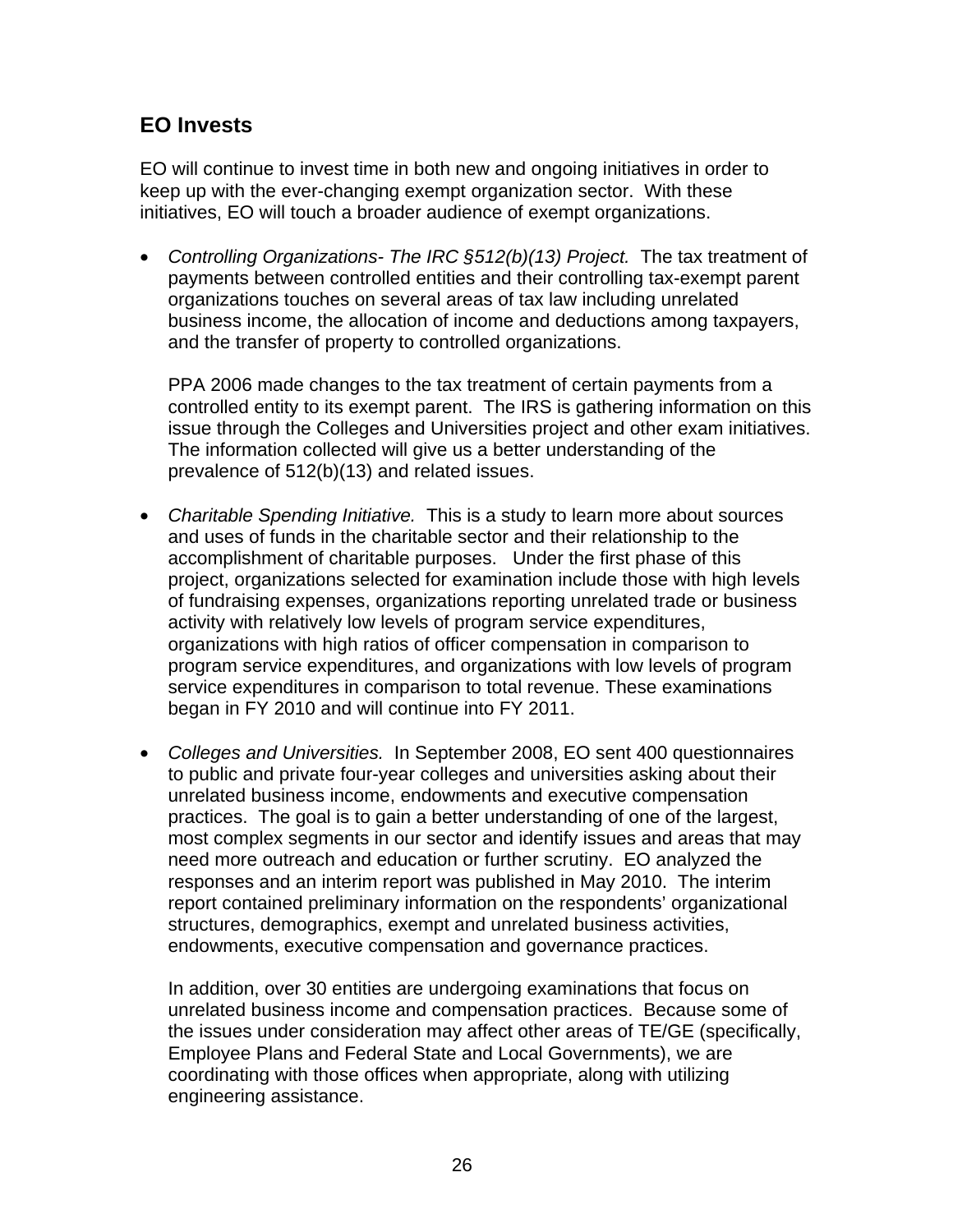• *Exempt Organizations Services and Assistance (EOSA)*. The objective of EOSA research project is to study the communications preferences and educational needs of small tax-exempt organizations and to develop a targeted multi-year outreach plan to provide improved education and outreach services to these organizations.

CE&O, working with TE/GE Research, initiated this project which involves three phases: 1) focus groups; 2) a quantitative analysis based on telephone surveys; and 3) a cost-benefit analysis.

• *Form 990-N Mis-filers.* The Pension Protection Act of 2006 added the Form 990-N filing requirement to ensure that the IRS and potential donors have current information about exempt organizations. Small tax-exempt organizations whose annual gross receipts are normally \$25,000 or less may be required to electronically submit Form 990-N, also known as the e-Postcard, unless they choose to file a complete Form 990 or Form 990-EZ. The failure of an organization that is required to file a Form 990 series return for three consecutive years results in automatic revocation of the organization's exempt status.

The objective of this project is to identify organizations that incorrectly file the Form 990-N.

• *Form 990 as a Compliance Tool.* The Form 990 is the IRS' primary tool to increase transparency and to promote and enforce compliance with Federal tax law. The recent design brings the Form 990 into the  $21<sup>st</sup>$  century, reflecting changes in the tax-exempt sector and the tax law. It helps secure fuller, more relevant compliance data and provides a more comprehensive picture of each filing organization.

As more organizations file the redesigned Form 990, EO Examinations will use the updated form to identify non-compliant and potentially non-compliant organizations for examination, to develop targeted compliance projects and to inform and supplement educational efforts.

In FY 2011, EO will continue to work with our research office to develop more robust risk models and refine compliance queries to promote a more finelytuned compliance approach and more tailored education efforts.

• *Governance.* Starting in FY 2010, EO began using a check sheet to capture governance practices and the related internal controls of the organizations being examined. EO will analyze the data over the long term to gain a better understanding of the intersection between governance practices and tax compliance.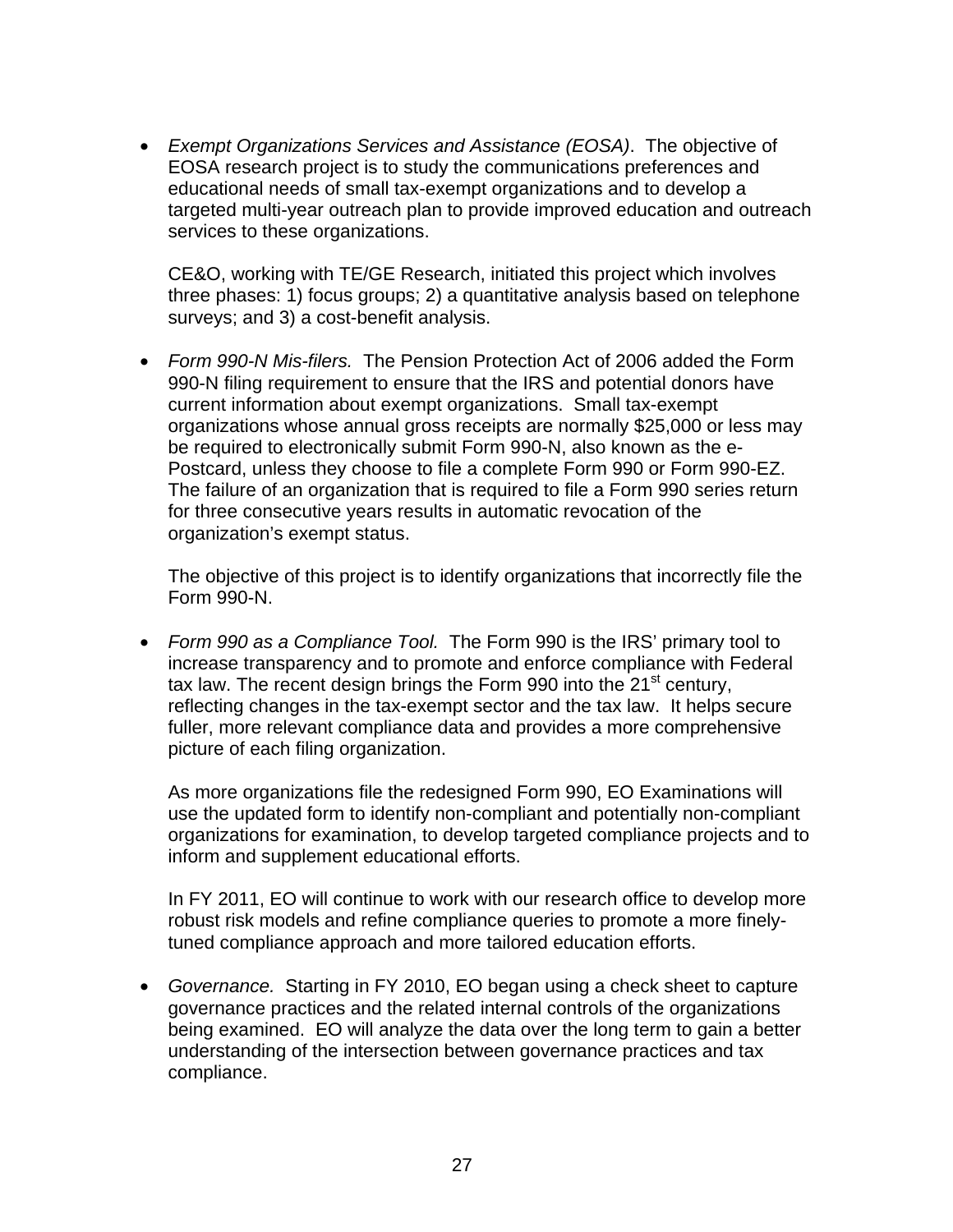• *Mortgage Foreclosure Assistance.* Over the past few years, there has been an increase in foreclosures, as well as exempt organizations that have become involved in foreclosure assistance activities. This project is modeled after the successful EO credit counseling project that took place several years ago. EO is developing enhancements to its examinations program and refining its determinations program to better identify potential abuses in the system.

The focus of the project will be to determine whether organizations are engaged in foreclosure assistance activities, whether their activities are fulfilling their exempt purpose in accordance with the Internal Revenue Code section under which they are recognized as tax-exempt, and whether they are complying with the requirements of section 501(q) of the Code (when applicable).

• *"Mutual" Organizations- The IRC §501(c)(12) Project.* Organizations exempt under section 501(c)(12) include benevolent life insurance associations of a purely local character, mutual ditch or irrigation companies, or cooperative telephone companies. An organization that performs any comparable service can also qualify.

These organizations must use their income solely to cover losses and expenses, with any excess being returned to members or retained for future losses and expenses. They must collect at least 85 percent of their income from members for the sole purpose of meeting losses and expenses. The results of the member-income "test" determine the organization's yearly filing requirement. An organization should file Form 990 for the years in which it meets the 85 percent member-income test, and it should file Form 1120 for the years in which it fails to meet the test.

The Forms 990 filed by some section 501(c)(12) organizations indicate that these organizations are not meeting the 85 percent member-income test every year. To address this issue, questionnaires were mailed to affected organizations in early FY 2010, and 40 percent of the questionnaire respondents were selected for examination. In FY 2011, we will begin conducting these examinations.

• *Section 501(c)(4), (5) and (6) Organizations.* In recent years, our examination program has concentrated on section 501(c)(3) organizations. Beginning in FY 2011, we are increasing our focus on section 501(c)(4), (5) and (6) organizations. With the additional information available on the new Form 990, we will look at issues including political activity, inurement and the extent of compliance with the requirements for tax exemption by organizations that self-identified themselves as a section 501(c)(4), (5) or (6) organization